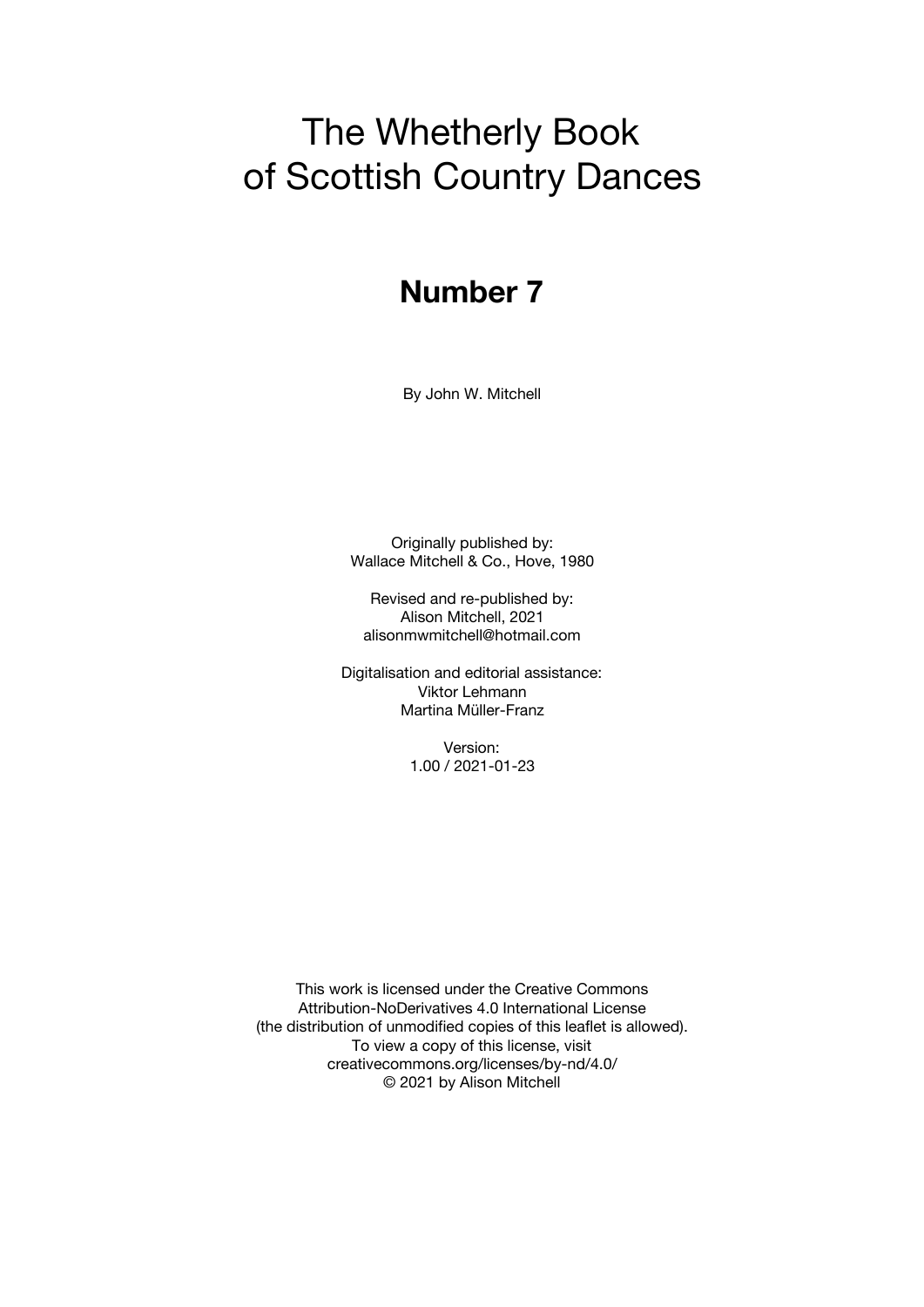## **Contents**

| 1. | Mrs Mary McManus             |     |            | 32 bar Strathspey  | Round Room | 2T/any |
|----|------------------------------|-----|------------|--------------------|------------|--------|
| 2. | McGinty's Meal and Ale       |     |            | 32 bar Strathspey  | Longwise   | 3C/4C  |
| 3. | McLeod of Mull               |     | 32 bar Jig |                    | Round Room | 2C/any |
| 4. | Neil Low's Second Wife       |     |            | 32 bar Strathspey  | Longwise   | 3C/4C  |
| 5. | Norma's Tune                 |     | 32 bar Jig |                    | Longwise   | 2C/4C  |
| 6. | Noup of Ness                 |     |            | 32 bar Hornpipe    | Longwise   | 2C/4C  |
| 7. | Old Ireland                  |     | 32 bar Jig |                    | Longwise   | 3C/4C  |
| 8. | Orange and Blue              |     |            | 32 bar Strathspey  | Longwise   | 3C/3C  |
| 9. | Piper's Cave The             |     |            | 32 bar Reel        | Longwise   | 3C/4C  |
|    | 10. Rattlin' Bog             |     |            | 32 bar Reel        | Longwise   | 3C/4C  |
|    | 11. Reconciliation, The      | 40  |            | bar Reel           | Longwise   | 4C/4C  |
|    | 12. St. Andrew's Parade      |     |            | 48 bar Reel        | Square     | 4C/4C  |
|    | 13. Scottish Horse, The      | 32. |            | bar Reel           | Longwise   | 3C/4C  |
|    | 14. Seabright, The           |     |            | 48 bar Reel        | Longwise   | 3C/4C  |
|    | 15. Shaw's Battle            |     |            | 32 bar Medley      | Longwise   | 2C/4C  |
|    | 16. Shepherd's Wife, The     |     | 32 bar Jig |                    | Longwise   | 2C/4C  |
|    | 17. Sidlaw Hills             |     |            | 32 bar Strathspey  | Longwise   | 4C/4C  |
|    | 18. Siege of Delhi, The      |     |            | 48 bar Reel        | Longwise   | 3C/4C  |
|    | 19. Staten Island            |     |            | 64 bar Reel        | Square     | 4C/4C  |
|    | 20. Stoney Path Tower        |     |            | 32 bar Reel        | Longwise   | 4C/4C  |
|    | 21. Strawberry Bank          |     |            | 128 bar Reel       | Square     | 4C/4C  |
|    | 22. Sweet Maid of Glendaruel |     |            | 32 bar Reel        | Longwise   | 3C/4C  |
|    | 23. Syd Chalmers             |     | 32 bar Jig |                    | Longwise   | 3C/4C  |
|    | 24. Tam Bain's Lum           |     |            | 192 bar Strathspey | Square     | 4C/4C  |
|    | 25. T. B. Laing Esq.         |     | 32 bar Jig |                    | Longwise   | 2C/4C  |
|    | 26. Thack Cottage, The       |     |            | 32 bar Strathspey  | Longwise   | 4C/4C  |
|    | 27. There Cam' a Young Man   |     | 32 bar Jig |                    | Longwise   | 3C/4C  |
|    | 28. This Is No My Ain Lassie |     |            | 32 bar Reel        | Longwise   | 3C/4C  |
|    | 29. Three Times Three        |     |            | 48 bar Hornpipe    | Longwise   | 2C/4C  |
|    | 30. Thurso Wedding, The      |     |            | 32 bar Reel        | Longwise   | 2C/4C  |
|    | 31. Ton, The                 |     |            | 48 bar Reel        | Longwise   | 4C/4C  |
|    | 32. Top of Ben Lomond, The   | 32  |            | bar Reel           | Longwise   | 3C/4C  |
|    | 33. Toward Castle            | 96  |            | bar Reel           | Square     | 4C/4C  |
|    | 34. Tweedale Reel            | 32  |            | bar Reel           | Square     | 4C/4C  |
|    | 35. Wattle O't, The          |     |            | 32 bar Reel        | Longwise   | 3C/4C  |
|    |                              |     |            |                    |            |        |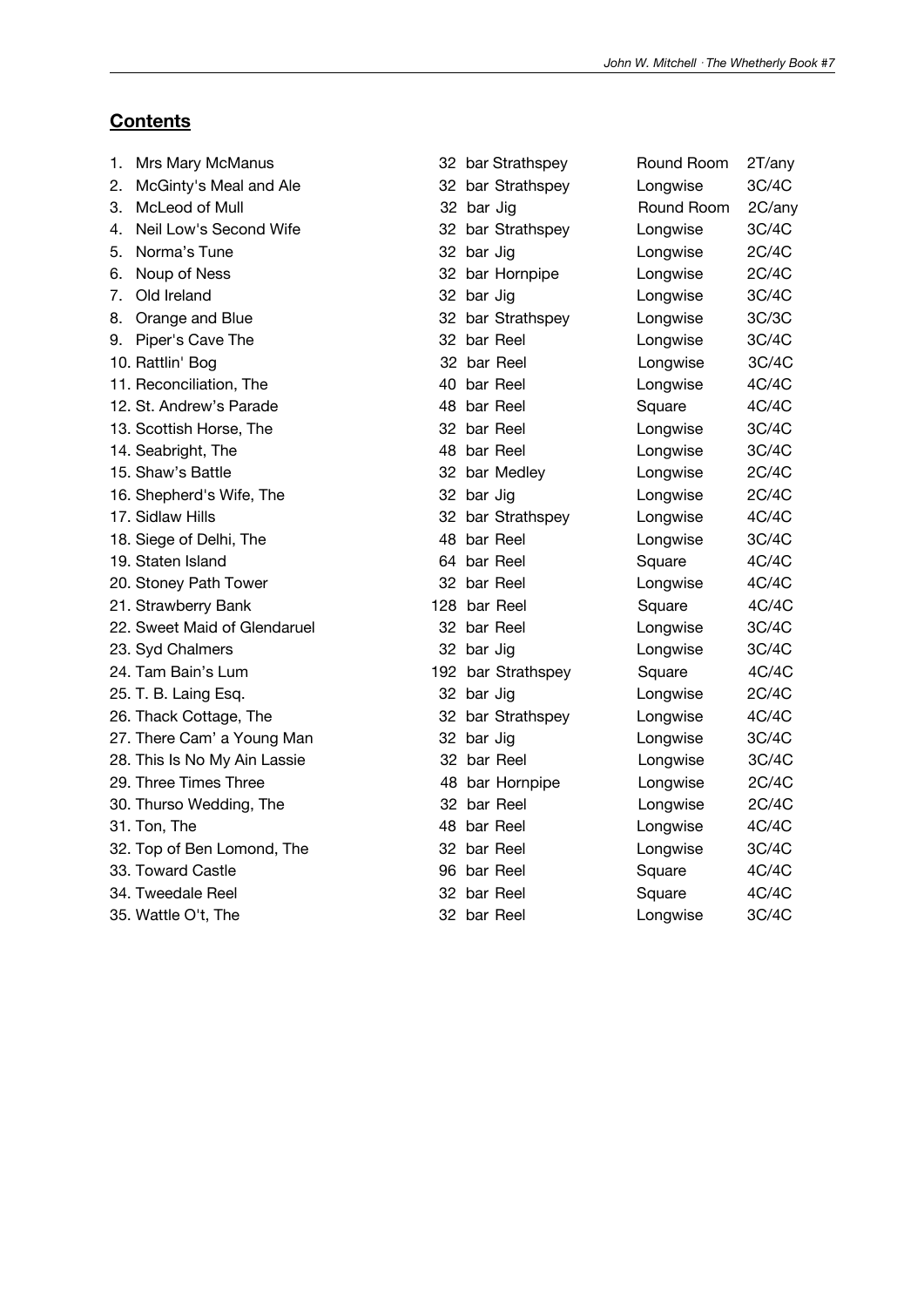### **Original Introduction**

Here it is at last the eagerly awaited and much dreaded seventh volume in the Wetherly Saga. Is there no way of stopping it you may well cry. Another curious mixture of old and new ideas once again bursts onto the unsuspecting world of Scottish Dancing. Some of these dances are simple enough for complete beginners and others will tax the minds and feet of the most experienced dancers: I will let you, the reader decide into which category each dance falls. Suffice it to say that in my experience beginners find the more complicated figures easier because they do not have the conventional figures ingrained into their minds. Well good luck with the problems.

*John W. Mitchell (1980)*

### **Introduction to the new edition**

Certainly it is easier to dance more unconventional figures if the usual way has not yet become a habit. For the same reason that it is difficult to write with the "wrong" hand. John was always adamant that his atrocious handwriting was simply because he was forced to learn to write with the right hand at school, and was naturally left handed. I'm not sure he ever tested that theory though. Thankfully, the Whetherly books were originally written with a typewriter.

More likely than not, some of these dances will fulfil both categories John mentions above: simple enough for beginners, yet will tax the minds and feet of the most experienced dancers. As you may by now have realized, there are also some dances in the Whetherly collection that are particularly complicated – mostly, containing impossible progressions and genuine errors. Where these have been identified and changed, an editor's note has been added. However, although book 7 seems to be relatively compliant, we may not have found all of the issues and miscreant dance instructions. You have been warned.

*Alison M. W. Mitchell (2021)*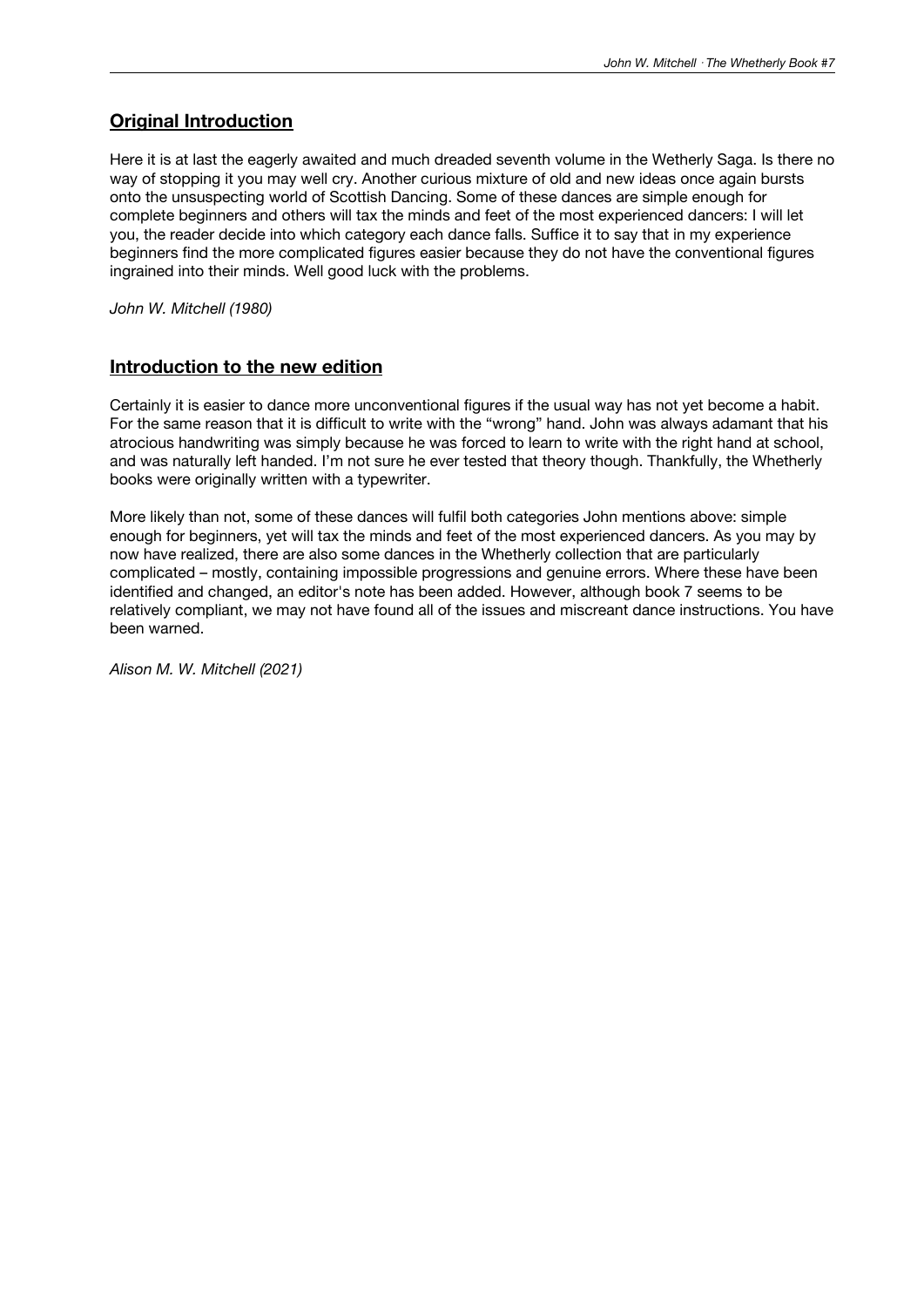### **John Wallace Mitchell - A Brief Biography**

#### (31/05/1931 – 25/11/2012)

John Wallace Mitchell was born and raised in Brighton & Hove, Sussex. Following his school education, which took place against a background of war, he completed military service from 1949-1951 with the Royal Electrical and Mechanical Engineers (REME) army division. He then started work in accountancy, joining the Sperry Rand corporation in 1957 as a computer and business systems analyst. In 1958 he became a member of the British Computer Society, only a few months after its foundation. In the early 1960's, the focus of his career moved towards management consultancy, and he completed many assignments for several companies, often helping to set up their first computer systems, with work taking him to many locations both within the UK and western Europe, as well as to Saudi Arabia. Eventually he set up a private practice in 1972.

He was a keen cyclist, active in several clubs and competing at a local level from 1946 – 1956. When in the army, he would often cycle back to Brighton on free weekends, which could be up to 140 miles each way.



Although he first encountered Scottish Country Dancing in Dollar, Scotland in 1947, it wasn't until 1964 that he began to take it seriously, when he joined the Leeds clubs and RSCDS Branch. After moving back

to the Brighton area, he became a member of the London branch in 1966 and in 1967 was the founder chairman of the Sussex Association of Scottish Societies, which was formed to ensure the future of the local Annual Scottish Charity Ball by connecting many clubs in the region. This led to the first day schools and teachers' training courses in the region. In 1972 he obtained a full RSCDS teacher's certificate and in 1975 became the founder chairman of the Hangleton Scottish Country Dance Club. From approximately 1968 to 1992 he devised some 828 dances, which were published in this series of Whetherly Books and Sheets. Whetherly is the maiden name of his paternal grandmother, after which the house in which he grew up was also named ("Whetherly House"). In 2010 he received the London Branch award for services to Scottish Dancing.

John passed away in 2012 after a two year battle with cancer.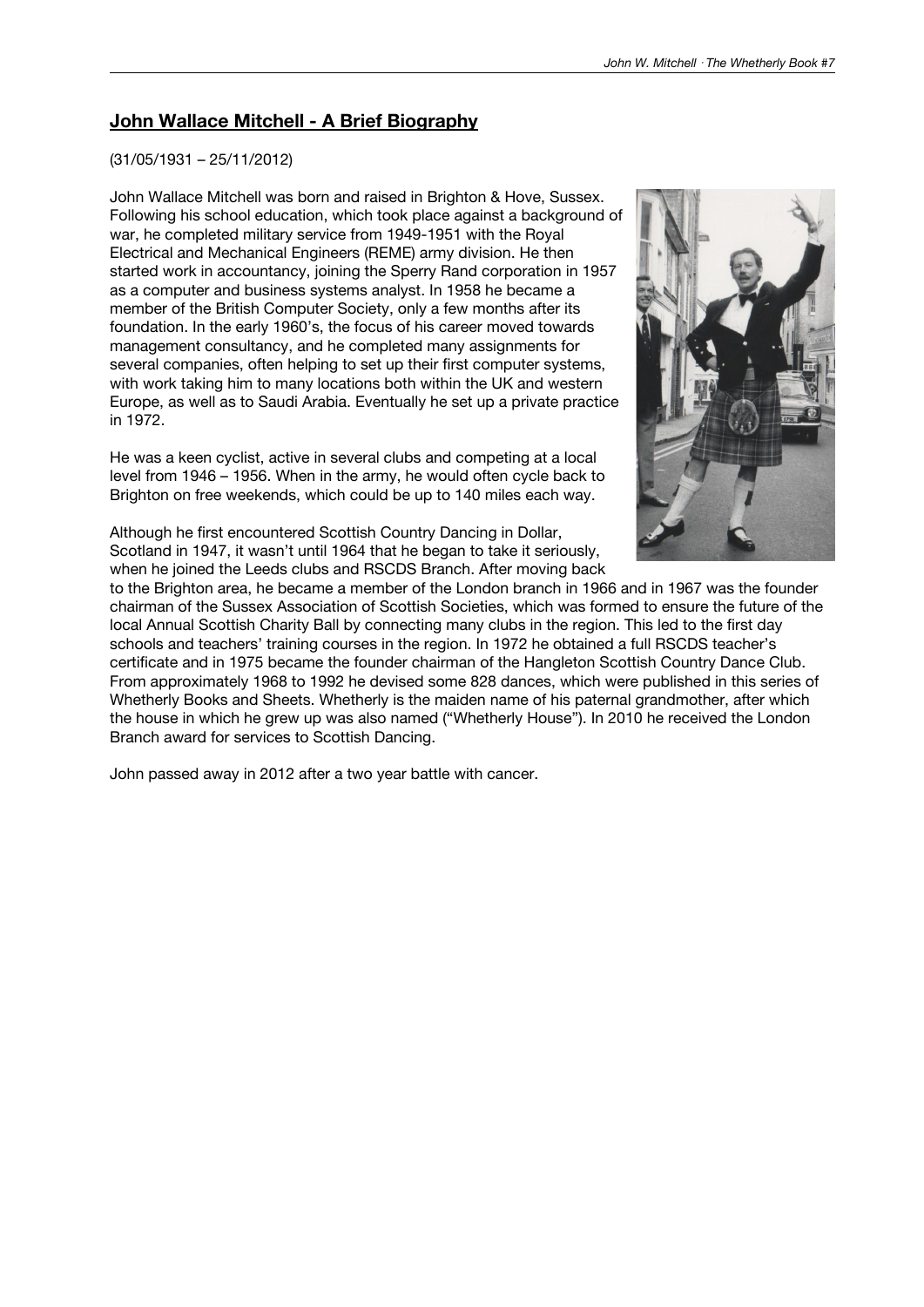## **Mrs Mary McManus**

A thirty-two bar Strathspey for two trios in a circle round the room.

- 1-4 All join hands and set with Highland Schottische step on the right foot, then with two travelling steps commencing with the left foot change places with the person opposite giving left hand in passing.
- 5-8 Continuing facing in the same direction, all join hands and set with the Highland Schottische step on the left foot, and with two travelling steps commencing with the right foot change places with the person opposite giving right hands in passing. (Everybody has now progressed two places round the circle, continuing facing in the same direction).
- 
- 9-16 All dance six hands across in a wheel with the right hand and back with the left hand.<br>17-22 Reels of three, each man passes his right hand partner by the right shoulder to comm Reels of three, each man passes his right hand partner by the right shoulder to commence: the right hand partner should cast to her right out of the left hand wheel in order to enter the reel.
- 23-24 The facing men change places giving left hand in passing, to change partners.
- 25-32 Reels of three, the men pass their new right hand partner by the left shoulder to enter the reel: this represents a natural continuation of crossing by the left as their new right hand partner is on their left, as they change places. The reels finish with the men facing in, between their new partners and the Iadies facing in their original direction.

Repeat with new partners. Recommended tune: Mrs Mary McManus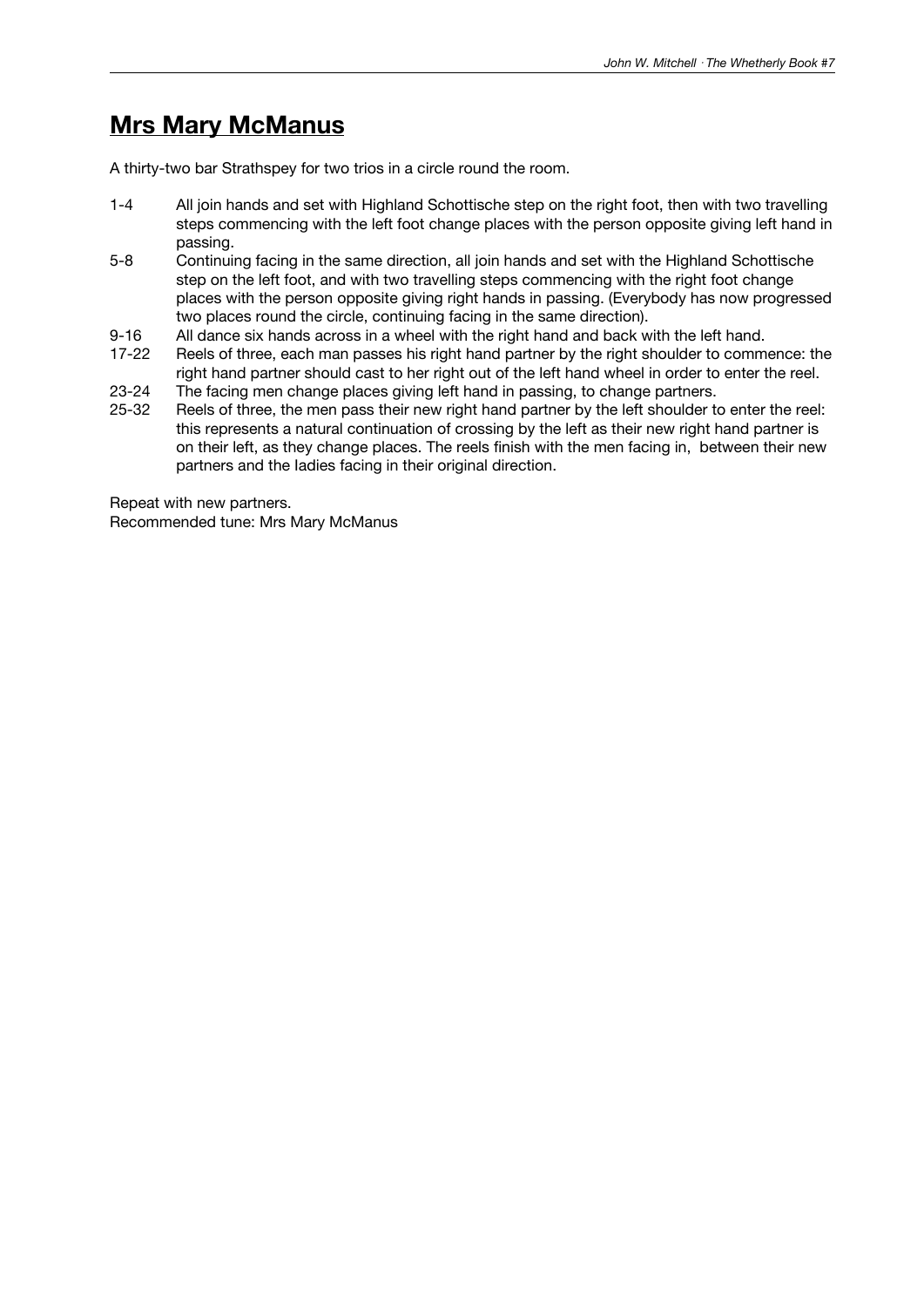# **McGinty's Meal and Ale**

A thirty-two bar Strathspey for three couples in a longwise set.

- 1-2 First lady and second man set whilst first man and second lady change places passing by the right.
- 3-4 First and second couples: change places with own partner passing by the left.
- 5-6 First lady and second man set, whilst first man and second lady change places passing by the right.
- 7-8 First couple set advancing to pass by the left shoulder to finish back to back facing their first corners.
- 9-16 First couple set to and turn their corners with both hands, and finish between their corners.<br>17-24 Second and first couples dance a ladies' chain.
- 17-24 Second and first couples dance a ladies' chain.<br>25-26 All three couples dance six hands round to the l
- 25-26 All three couples dance six hands round to the left half way in a circle.<br>27-28 Each man turns the lady on his left with both hands.
- Each man turns the lady on his left with both hands.
- 29-30 Six hands round to the left in a circle half way.<br>31-32 First couple cross back to own side giving righ
- First couple cross back to own side giving right hand in passing.

Repeat from second place.

Recommended tune: McGinty's Meal and Ale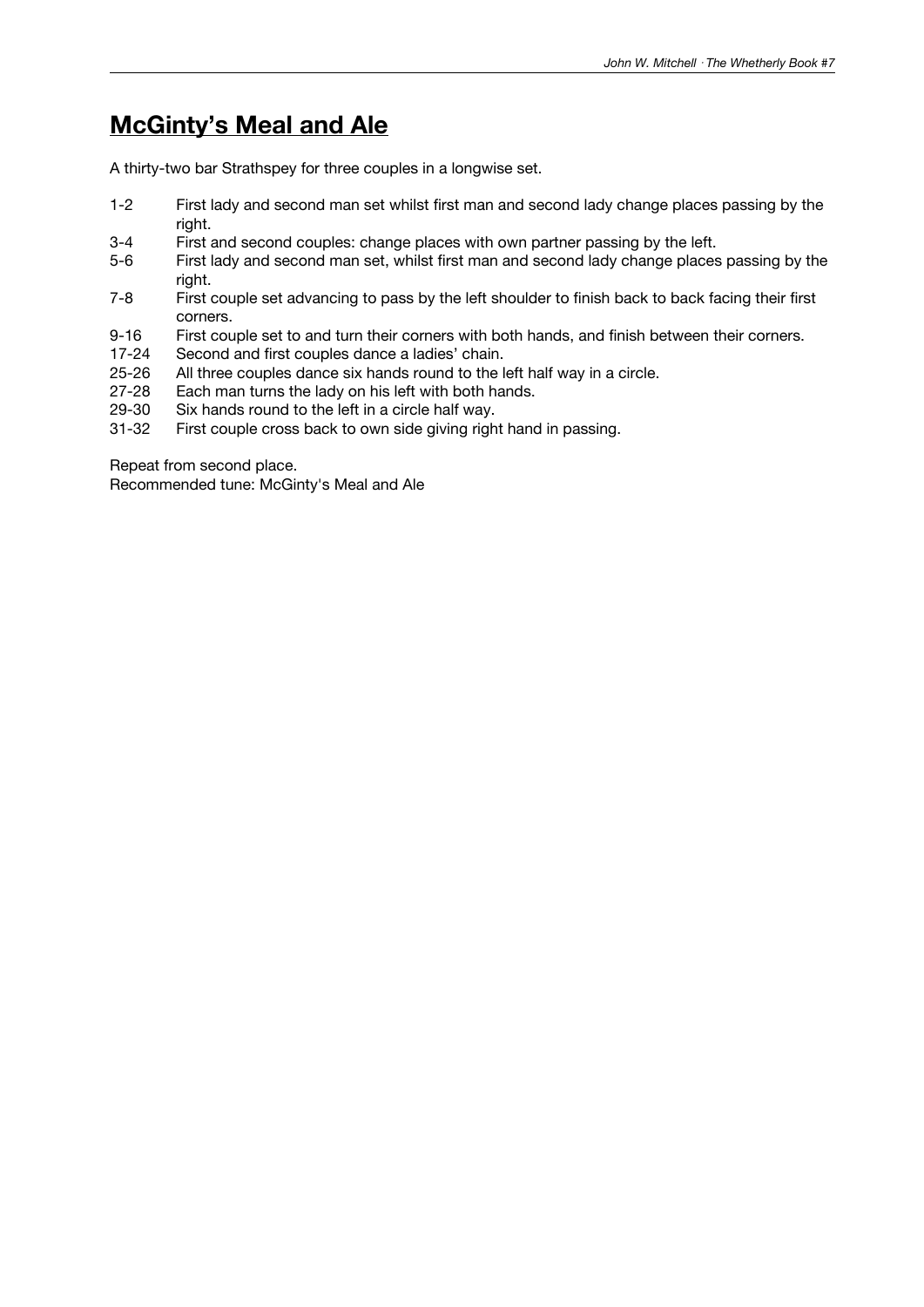# **McLeod of Mull**

A thirty-two bar Jig for two couples in a circle round the room, each man with his partner on his right.

- 1-8 Four hands round to the left in a circle, and back to the right.<br>9-16 Right hands across in a wheel and back with the left hand.
- 9-16 Right hands across in a wheel and back with the left hand.<br>17-24 The two couples dance rights and lefts. Men face out, omit
- The two couples dance rights and lefts. Men face out, omitting the polite turn at the end of bar 24.
- 25-26 The two ladies change places giving right hands in passing. Meanwhile the two men cross passing their partners by the left and cast anticlockwise to finish in each other's place, facing own partner.
- 27-28 Each couple changes place with own partner by turning half way with the left hand.<br>29-32 Bars 25-28 are repeated with the next couple round the circle to progress one more
- Bars 25-28 are repeated with the next couple round the circle to progress one more place.

Repeat from new places. Recommended tune: McLeod of Mull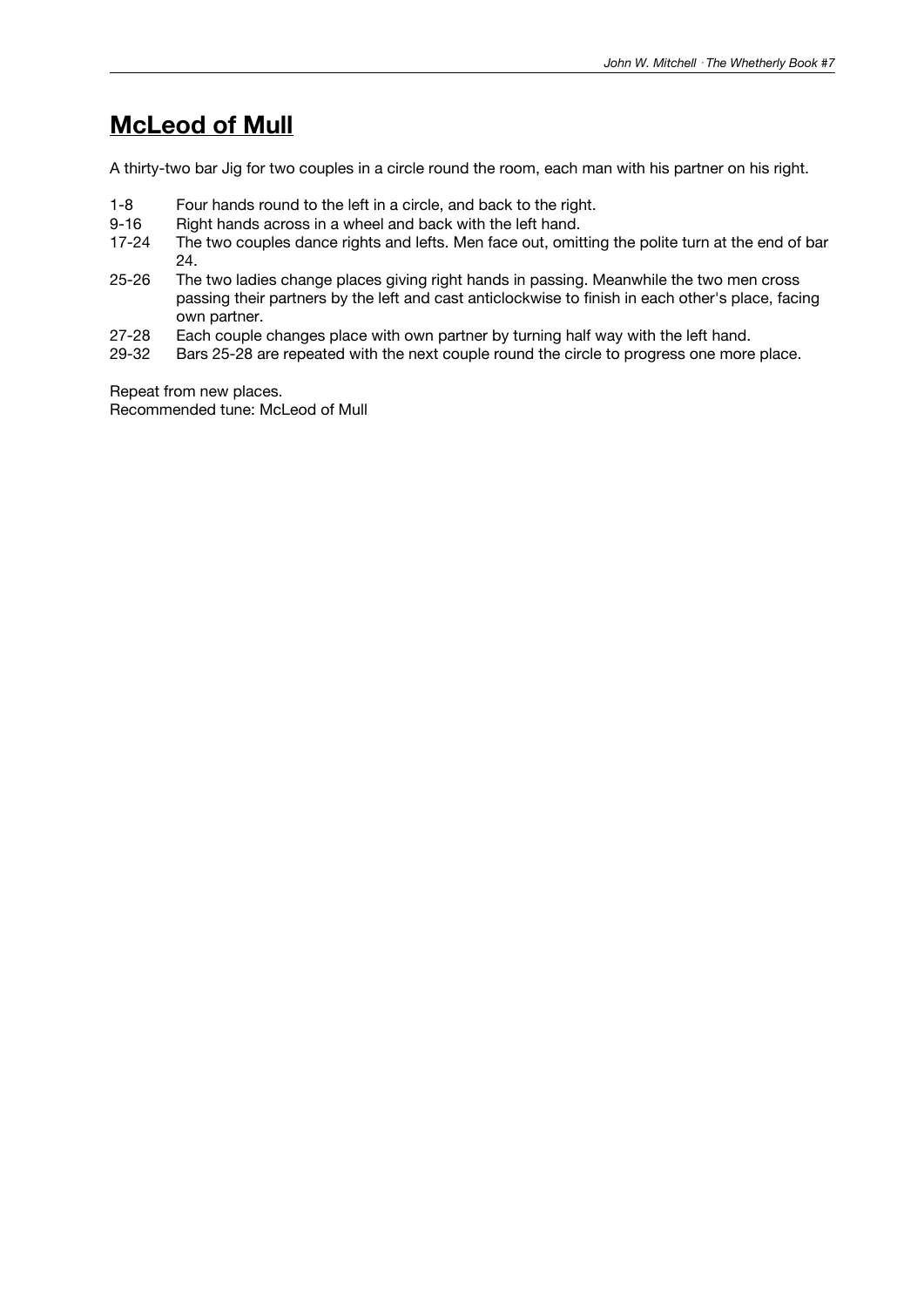# **Neil Low's Second Wife**

A thirty-two bar Strathspey for three couples in a longwise set.

- 1-2 First, second and third couples dance right hands across in a wheel half way.
- 3-4 Six hands round to the left half way in a circle.<br>5-6 Left hands across in a wheel half way.
- Left hands across in a wheel half way.
- 7- 8 Six hands round to the right in a circle half way.
- 9-12 First, second and third couples dance four bars of petronella, to finish facing up and down the set.
- 13-24 First, second and third couples dance a reel of six, passing own partner the the right shoulder to commence.
- 25-28 First, second and third couples dance four bars of petronella.<br>29-30 All three couples cross back to own side, giving right hand in
- All three couples cross back to own side, giving right hand in passing. First couple finishes facing out.
- 31-32 First couple cast off into second place, second couple step up.

Repeat from second place. At the end of the repeat first couple cast to the foot and second and third couples step up together.

Recommended tune: Neil Low's Second Wife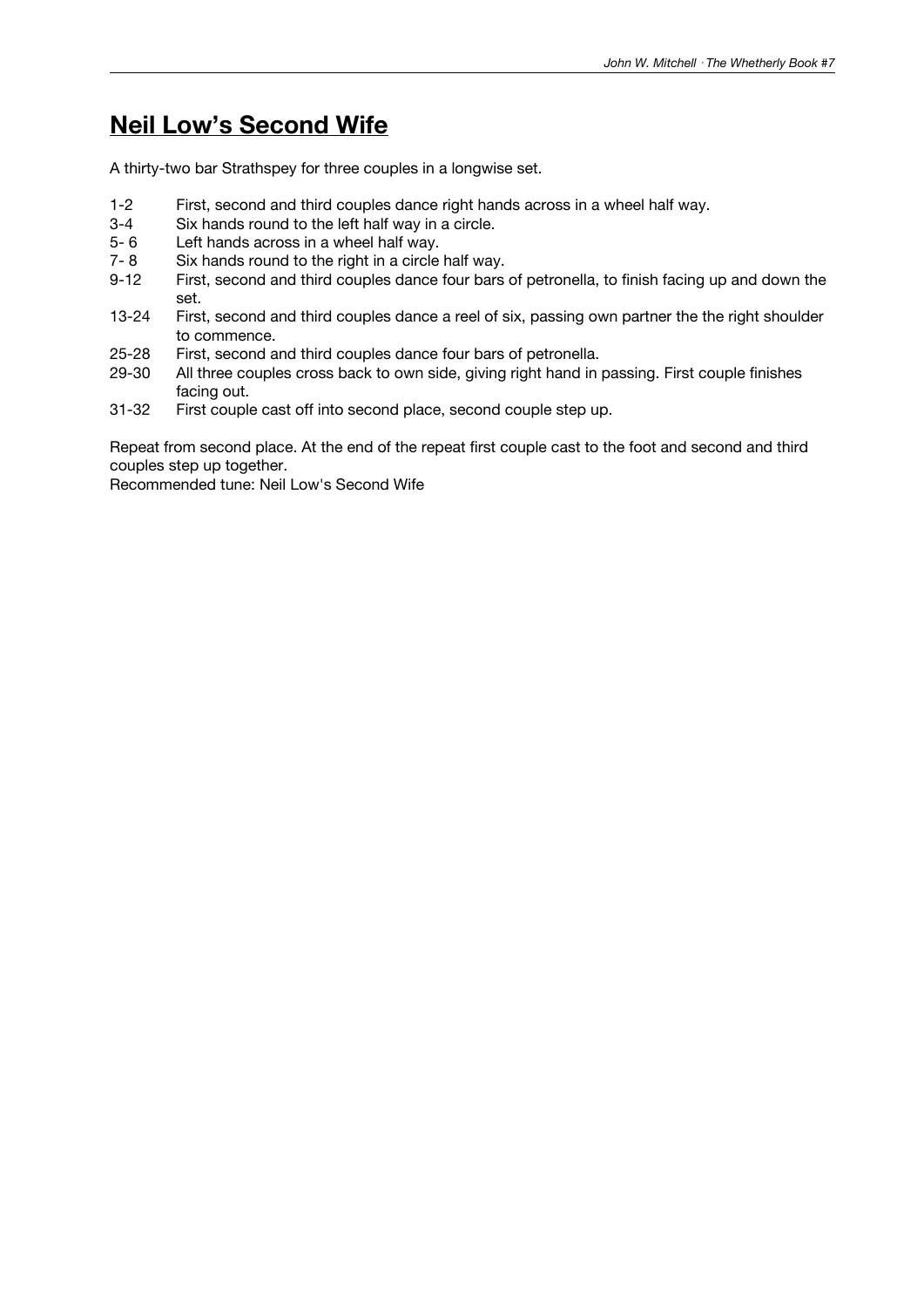# **Norma's Tune**

A thirty-two bar Jig for two couples in a longwise set.

- 1-2 First man and second lady cross with the left hand to change places.
- 3-6 First couple dance a half figure eight round second couple, beginning by crossing between second couple.
- 7-8 First and second couples dance right hands across in a wheel one quarter of the way round, to finish with second couple at the top and first couple in second place on the opposite side.
- 9-12 Second couple cast off and first couple leads up one place; then first couple cast off and second couple lead up one place.
- 13-16 First couple dances a half figure of eight round second couple, crossing up between them to commence.
- 17-24 First and second couples dance rights and lefts.<br>25-32 Four hands round to the left in a circle and back
- Four hands round to the left in a circle and back to the right.

Repeat from second place.

Recommended tune: Norma's Tune

#### *Editor's note to the 2021 edition*

The cross with left hand in bars 1-2 is a suggested alternative to the original instructions. These are included here for completeness, yet it is a long way for the first man in two bars.

1-2 First man casts off and crosses to second lady's place whilst second lady crosses to first man's place.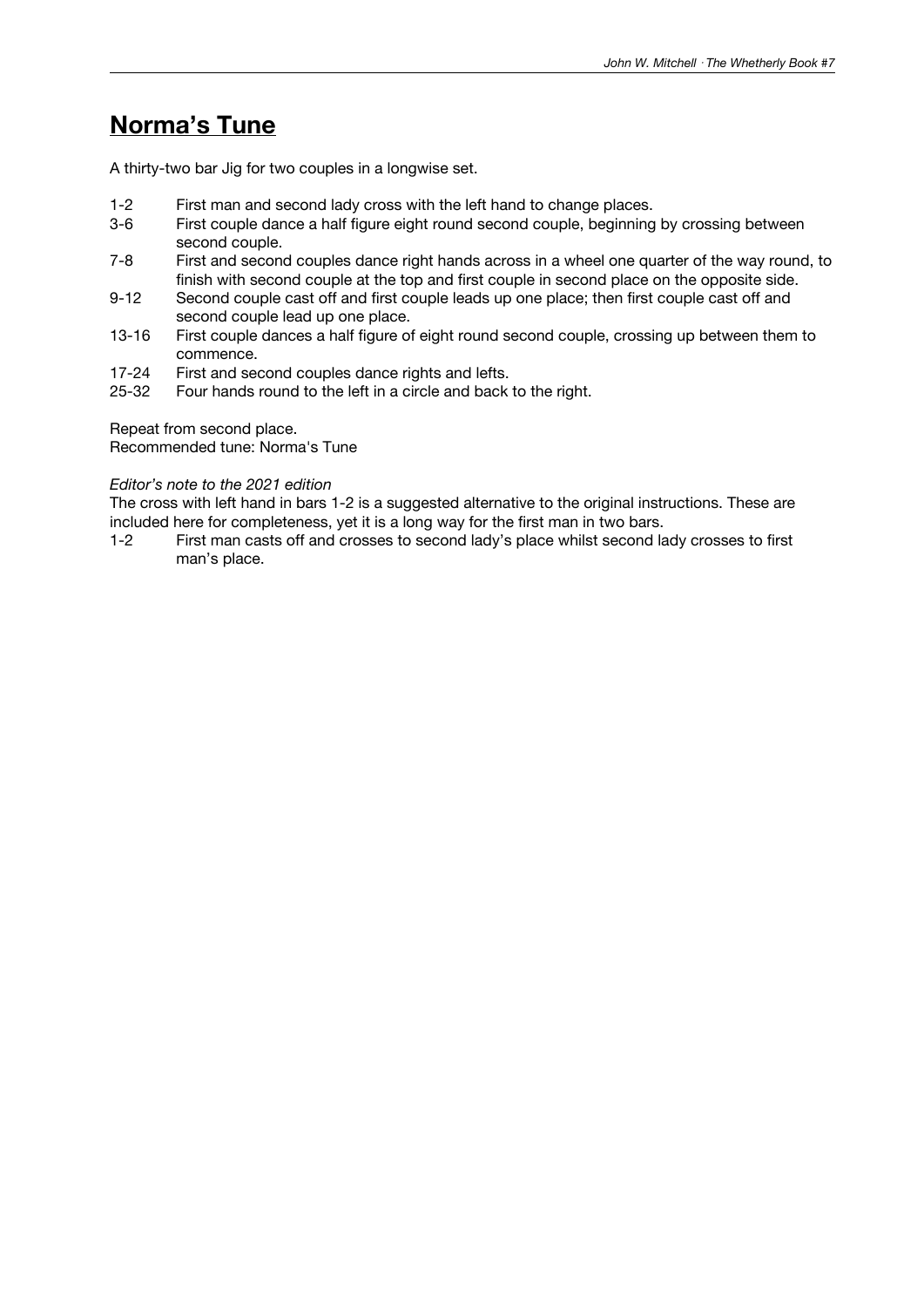# **Noup of Ness**

A thirty-two bar Hornpipe for two couples in a longwise set.

- 1-4 First lady and second man set and change places giving right hand in passing.<br>5-8 First and second couples face up and down, set to partner and turn half way w
- First and second couples face up and down, set to partner and turn half way with the right hand to finish with both couples facing the men's side in an allemande hold.
- 9-16 First and second couples dance an allemande to change sides: finish with first couple on the ladies' side, second couple on the men's side with the ladies in top place.
- 17-20 First lady and second man set and change places giving right hand in passing.
- 21-24 First and second couples set to partner and cross to own side, giving right hand in passing.<br>25-32 First and second couples dance four hands round to the left in a circle and back to the right.
- First and second couples dance four hands round to the left in a circle and back to the right.

Repeat from second place. Recommended tune: Noup of Ness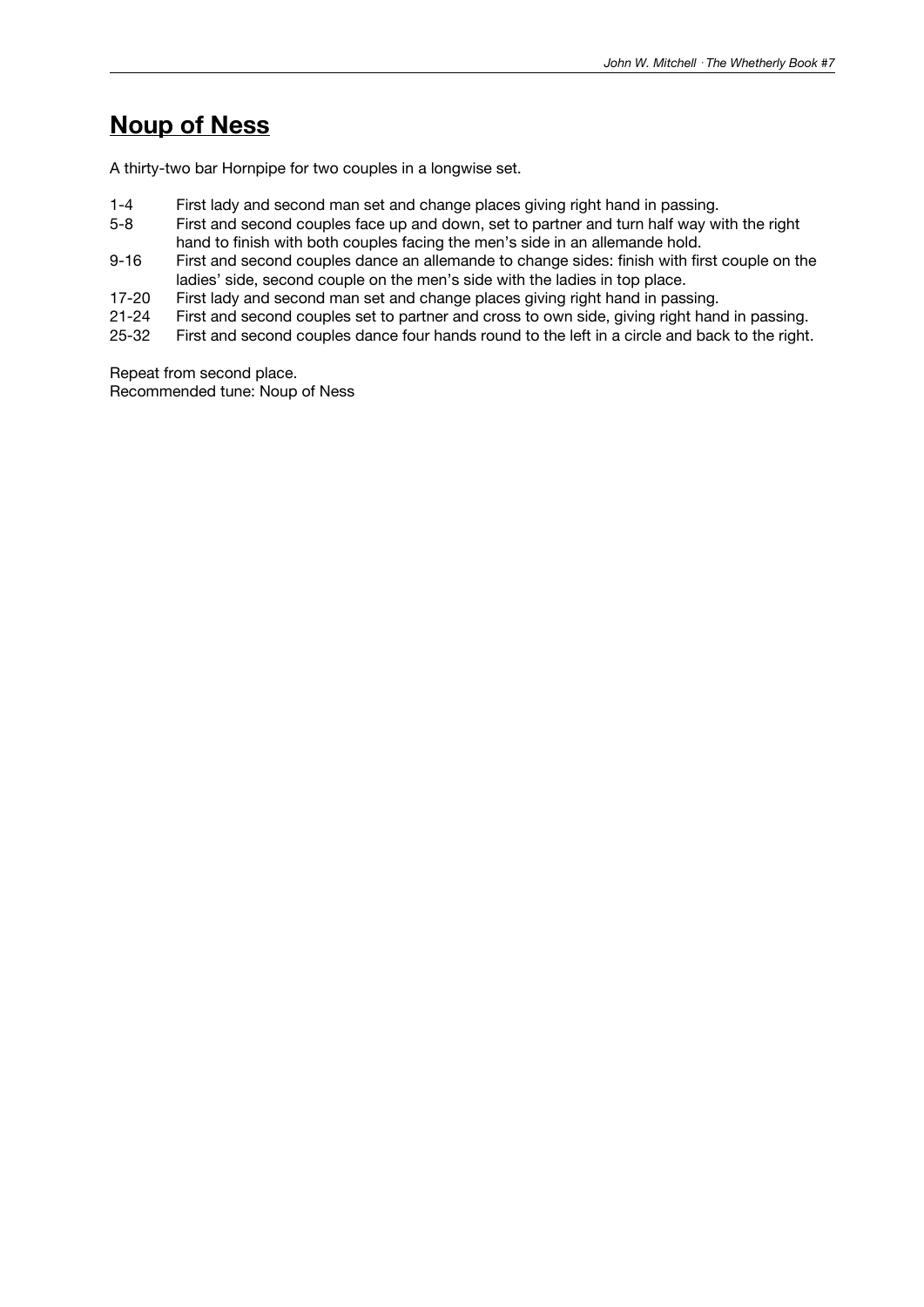# **Old Ireland**

A thirty-two bar Jig for three couples in a longwise set.

- 1-8 First couple set, turn one and a half times with the right hand and cast off into second place on the opposite side.
- 9-16 First couple set, turn one and a half times with the left hand and cast off into third place on own side.
- 17-24 First couple set, lead up to the top; cast off into second place and cross over giving left hand in passing to finish facing first corners.
- 25-32 First couple turn first corners with the right hand, partner with the left hand, second corners with the right hand and cross over giving left hand to partner.

Repeat from second place. Recommended tune: Old Ireland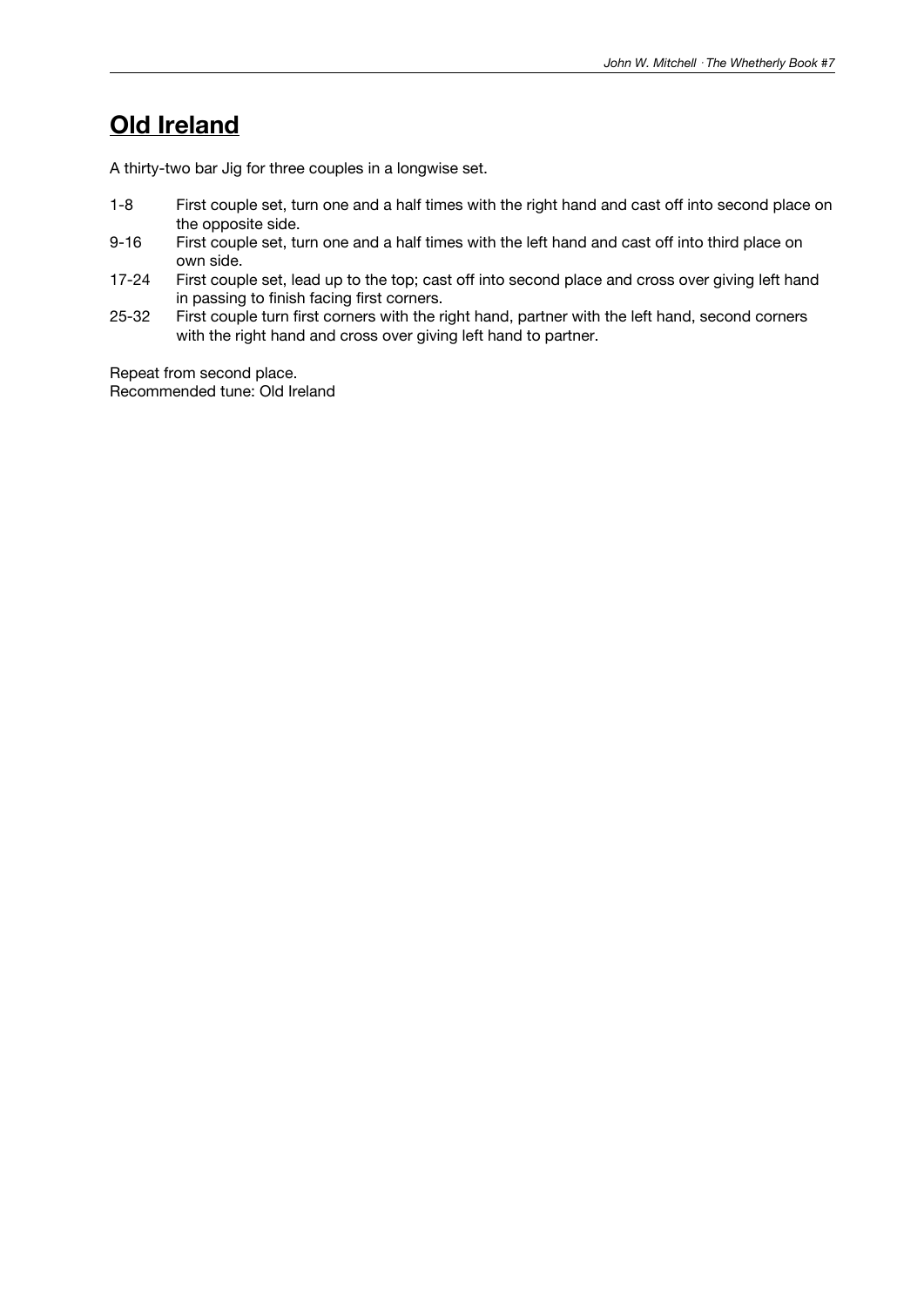# **Orange and Blue**

A thirty-two bar Strathspey for three couples in a three couple longwise set.

- 1-8 First couple set, turn one and a half times with the right hand and cast off into second place.
- First couple cross to own side passing by the right shoulder, cast off behind third couple; lead up to the top crossing to opposite side, end cast off into second place on the opposite side.
- 17-24 First couple set, turn with the left hand one and a half times to own side and cast off into third place.
- 25-32 Second, third and first couples dance reels of three on own side of the set, third couple dance out and up to commence.

Repeat with new top couple. Recommended tune: Orange and Blue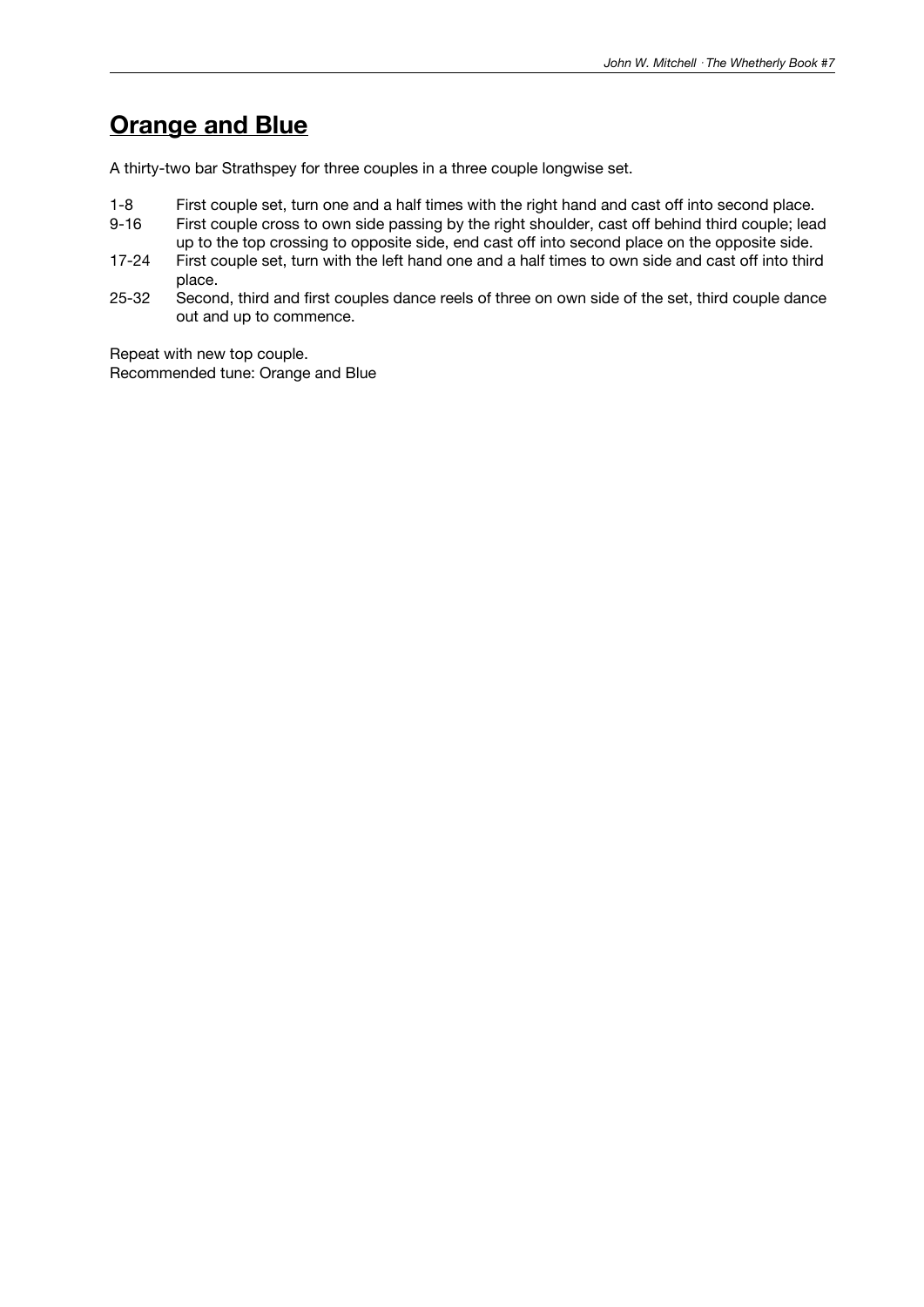### **The Piper's Cave**

A thirty-two bar Reel for three couples in a longwise set.

1-8 First couple dance down the middle for four steps, divide and cast up into second place on own side. Meanwhile second couple cast off for four bars, meet to dance up the middle to first place on own side.

Note: The second couple meet below the first couple as the first couple splits on bar 5, both couples dance below the standing fourth couple.

- 9-12 First man dances a half a reel of three with third couple, crossing down to start.
- 13-16 First man picks up his partner in a promenade hold to dance second half of the reel with third couple.
- 17-20 First lady continues to dance a third half reel of three with third couple, whilst first man dances a half reel of three with second couple. Third couple finishes on opposite sides.
- 21-24 First man collects his partner on his left in a promenade hold and they complete the reel of three with second couple; at the end second couple dance in to face down in a promenade hold, first couple remain facing down and third couple steps in to face up in a promenade hold, each man with his partner on his left.
- 25-32 Promenade reel of three up and down the set, first and third couples pass by the right to commence. Finish on own sides with first couple in second place.

Repeat from second place.

Recommended tune: The Piper's Cave

### *Editor's note to the 2021 edition*

The original instructions stated "lead" rather than "dance" in bars 1-8; given the flow of the figure, we suggest that nearer hands joined in an "dance" down and up would be more appropriate. Bars 1-8 contained a note in the original edition, which we have modified here. The original note is reproduced below:

Note: the change of direction occurs opposite first and second positions of the next set: i.e. below fourth place, or the standing first couple on the repeat.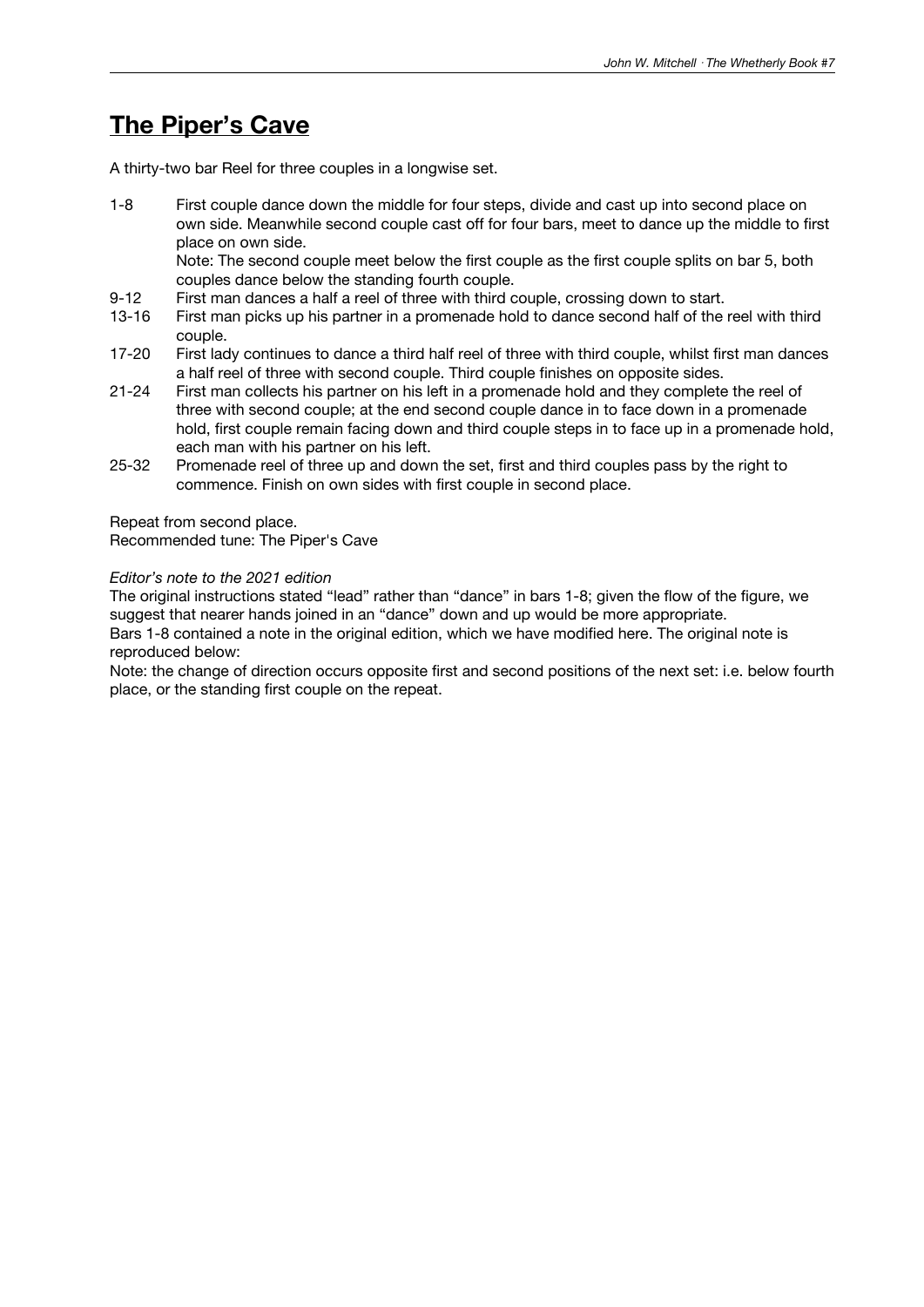# **Rattlin' Bog**

A thirty-two bar Reel for three couples in a longwise set.

- 1-4 Six hands round to the left, three quarters round to finish in two lines, ladies facing down and men facing up the set.
- 5-8 All set pas de basque coupé.
- 9-12 First couple "cast to corners": first man casts behind the men and dances in to face third lady (in first lady's place) whilst first lady casts behind second lady and dances in to face second man, second couple step to the men's side of the set.
- 15-20 First couple turn corners with the right hand, partner with the left hand, second corners (in first corner position on the opposite side) with the right hand and partner with the left hand to finish facing up and down between second and third couples (lady at the top).
- 21-24 Six hands round to the right in a circle, three quarters to own side.
- 25-28 First and second couples dance four bars of a promenade, opening out to finish with first couple at the top and second couple in second place on the opposite sides.
- 29-32 First and second couples dance half rights and lefts.

Repeat from second place. Recommended tune: Rattlin' Bog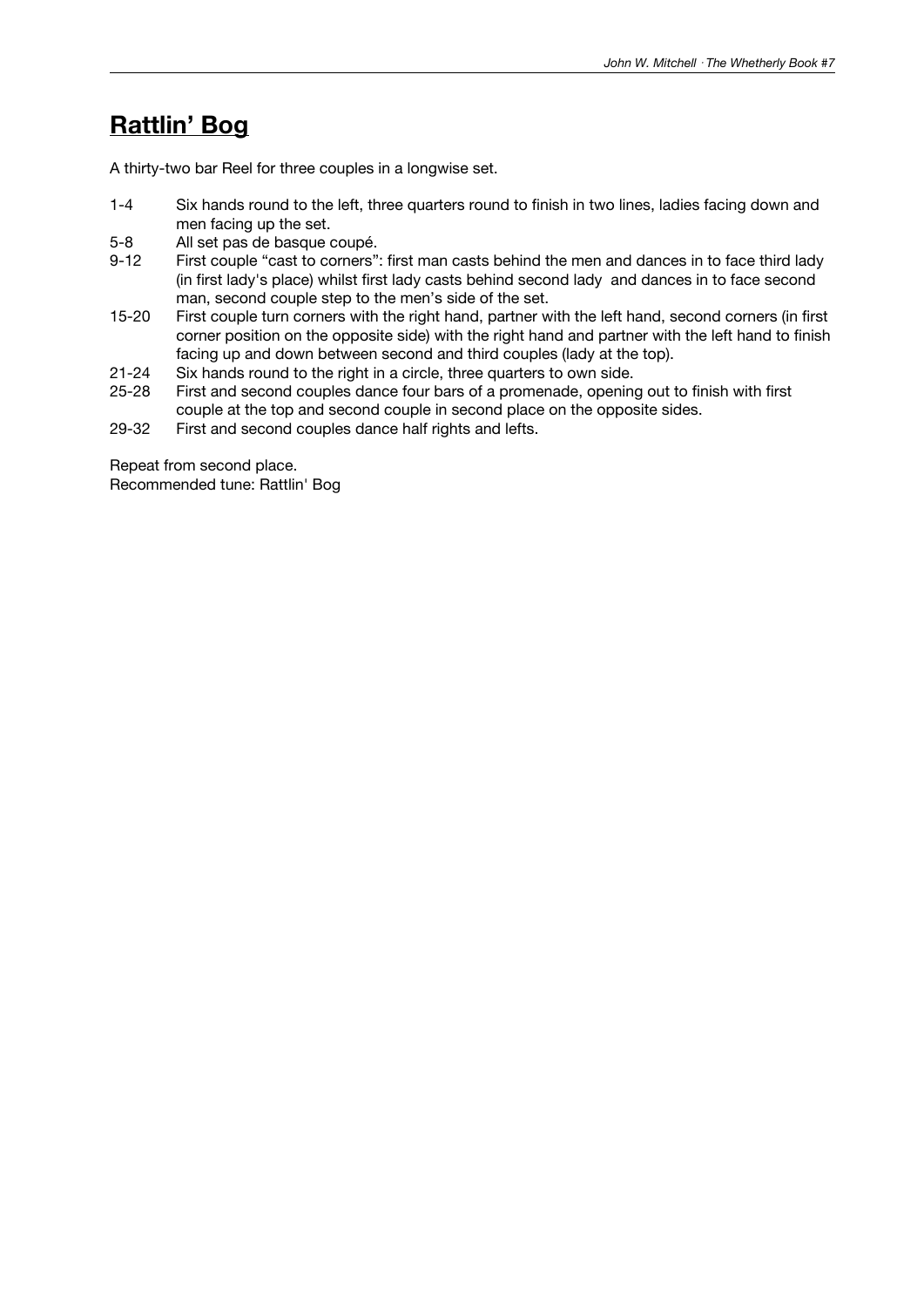# **The Reconciliation**

A forty bar Reel for four couples in a longwise set.

- 1-8 First man followed by second, third and fourth men, crosses at the top, casts off behind the four ladies, crosses at the foot and casts up to original place.
- 9-16 First lady followed by second, third and fourth ladies crosses at the top, casts off behind the four men, crosses at the foot and casts up to place.
- 17-20 All advance towards partner, pulling right shoulder back, dance out to place and again pull right shoulder back to face partner.
- 21-24 All turn partner with both hands, using pas de basque steps to finish all facing the top in a promenade hold.
- 25-32 Promenade for four couples.<br>33-36 First couple, followed by sec
- 33-36 First couple, followed by second, third and fourth couples cast off into fourth place.<br>37-40 First couples ioin both hands to make an arch, second couple followed by third and
- First couples join both hands to make an arch, second couple followed by third and fourth couples dance up the middle to top place.

Repeat with new top couple. Recommended tune: The Reconciliation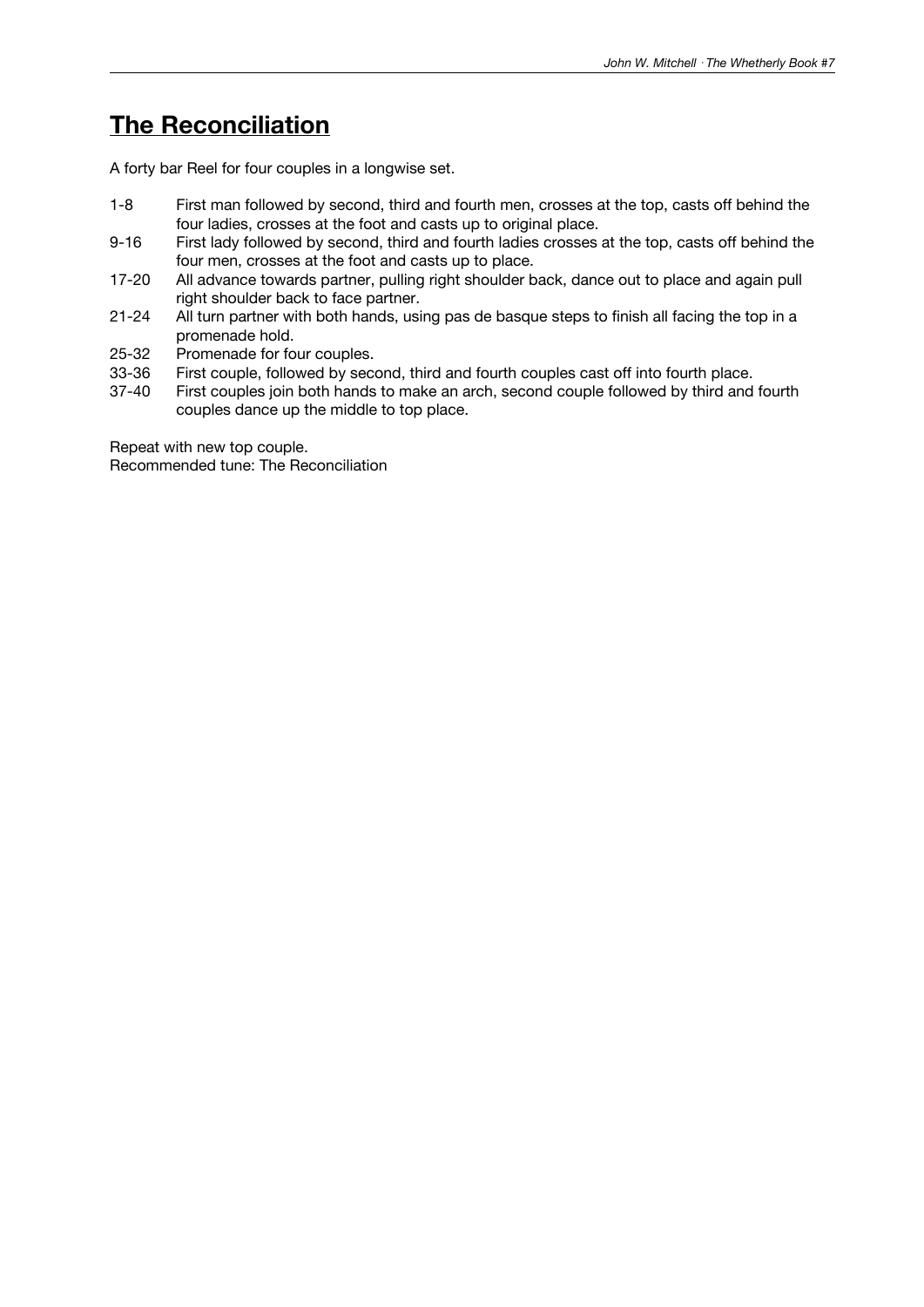### **St Andrew's Parade**

A forty-eight bar Reel for four couples in a square set.

- 1-4 The men dance right hands across in a wheel to finish facing own partner.
- 5-8 Half a double reel of four: The ladies pass their partners by the right shoulder and give left hands across half way, finishing in opposite place. Meanwhile, the men dance around their partner's position to finish facing in, in the same position in which they started the reel movement (on bar 4).
- 9-12 The men dance left hands across in a wheel to finish in original places beside the opposite lady.
- 13-16 The ladies dance right hands across in a wheel half way and turn their partner by the left hand.<br>17-20 The ladies dance right hands across in a wheel to finish facing their partner.
- 17-20 The ladies dance right hands across in a wheel to finish facing their partner.<br>21-24 Half a double reel of four:
- Half a double reel of four: The men pass the ladies by the right and give left hands across in a wheel half way, finishing in opposite place. Meanwhile, the ladies dance around the men's position to finish facing in, in the same position as on bar 20.
- 25-28 The ladies dance left hands across in a wheel to original places.
- 29-32 The men dance right hands across in a wheel half way and turn their partners with the left hand to original places.
- 33-40 All turn corners with the right hand, into a promenade hold, and promenade three quarters round the set in a clockwise direction. The men finish in their original places with their new partners.
- 41-48 Reels of three round the square: All pass new partner by the right shoulder to commence, then pass same person again passing by the right, and proceed to pass previous partner by the left, dancing round to pass again by the left to return to place (i.e., each dancer treats the reel as though starting from second place in a right shoulder reel of three).

Repeat with new partners.

Recommended tune: St Andrew's Parade

*Editor's note to the 2021 edition*

The two half double reels of four are strictly speaking slightly less than half a double reel.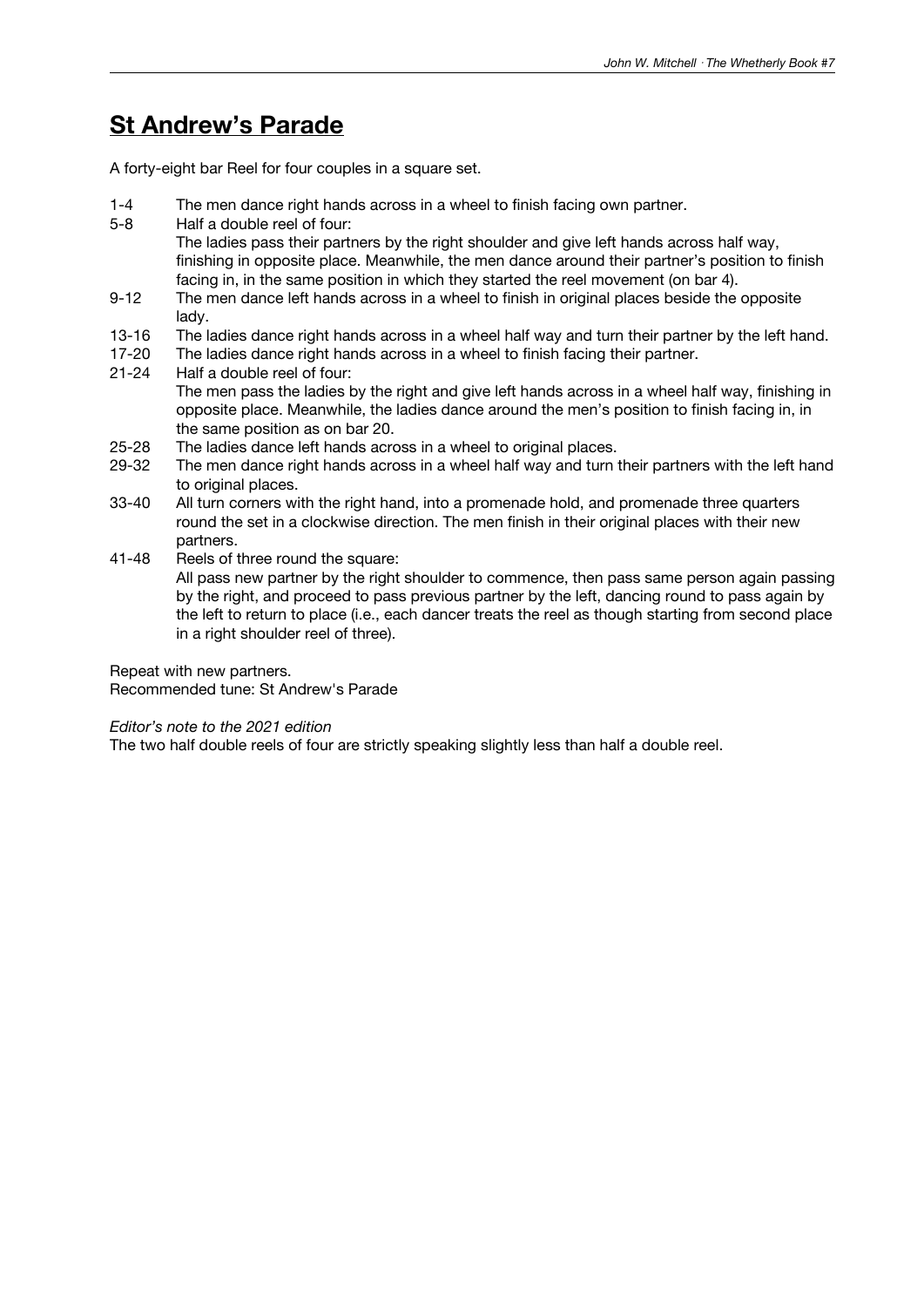# **The Scottish Horse**

A thirty-two bar Reel for three couples in a longwise set.

- 1-8 First and second couples dance round an anticlockwise square with petronella turns. To start first lady and second man cross to partners' places with a petronella turn, whilst first man travels to second man's place and second lady to first lady's place with similar turns.
- 9-12 First couple cast off into second place, second couple step up; first couple cross giving right hand.
- 13-14 First lady casts up to finish between second couple facing down and first man casts off to finish between third couple facing up.
- 15-16 First couple makes an arch with their right hands and turn simple beneath it to face their first corners.

Note: turn simple, each dancer turns on own with pas de basque step, thus first couple pass by the left shoulder under the arch made with their right hands.

- 17-24 First man turns first corner with the right hand, third man with the left hand, second man with the right hand and second lady with the left hand; at the same time first lady turns first corner with the right hand, second lady with the left hand, third lady with the right hand and third man with the left hand. First couple finishes facing up and down the set.
- 25-30 First couple lead out between second and third ladies, the man casts up and the lady casts down, they lead out between second and third men, the man casts up and the lady casts down.
- 31-32 First couple turns three quarters with the right hand to own side of the set.

Repeat from second place. Recommended tune: The Scottish Horse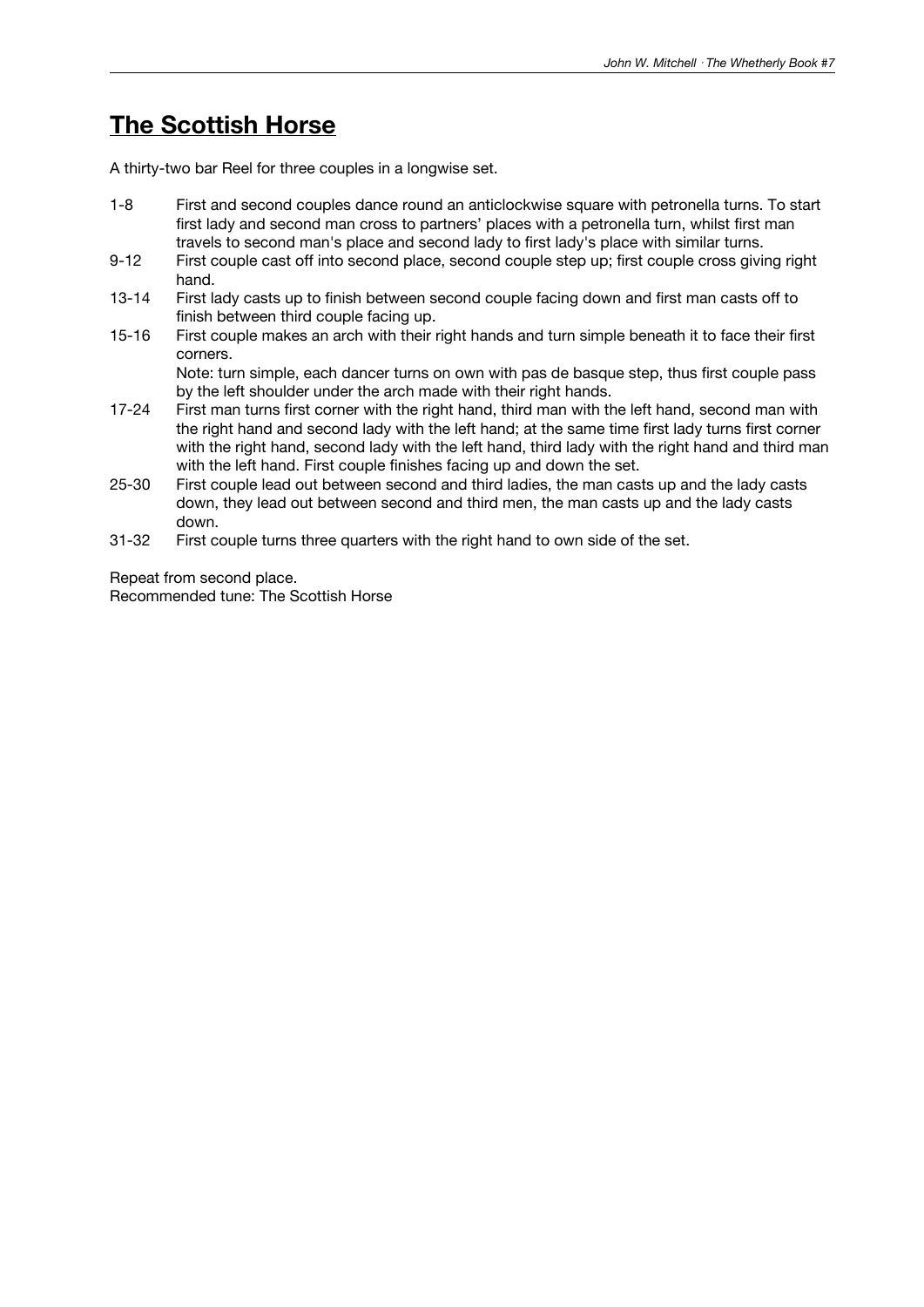# **The Seabright**

A forty-eight bar Reel for three couples in a longwise set.

- 1-2 First and second couples set.<br>3-8 First and second couples dan
- First and second couples dance three quarters of a double figure of eight, to commence first couple cast off whilst second couple cross up.
- 9-16 Reels of three across the set, first lady with second couple passing second lady by the left to commence, first man with third couple passing third man by the left to commence. Finish facing second corners.
- 17-24 Reels of three with corners, passing second corner by the right to commence.
- 25-28 First couple turns with the left hand one and a quarter times.<br>29-32 First man dances right hands across with second couple. Me
- First man dances right hands across with second couple. Meanwhile, first lady dances right hands across with third couple.
- 33-36 First man dances left hands across with third couple and first lady the same with second couple.
- 37-40 First couple turns with the right hand one and a quarter times to own side of the set.<br>41-48 Six hands round to the left in a circle and back to the right.
- Six hands round to the left in a circle and back to the right.

Repeat from second place. Recommended tune: The Seabright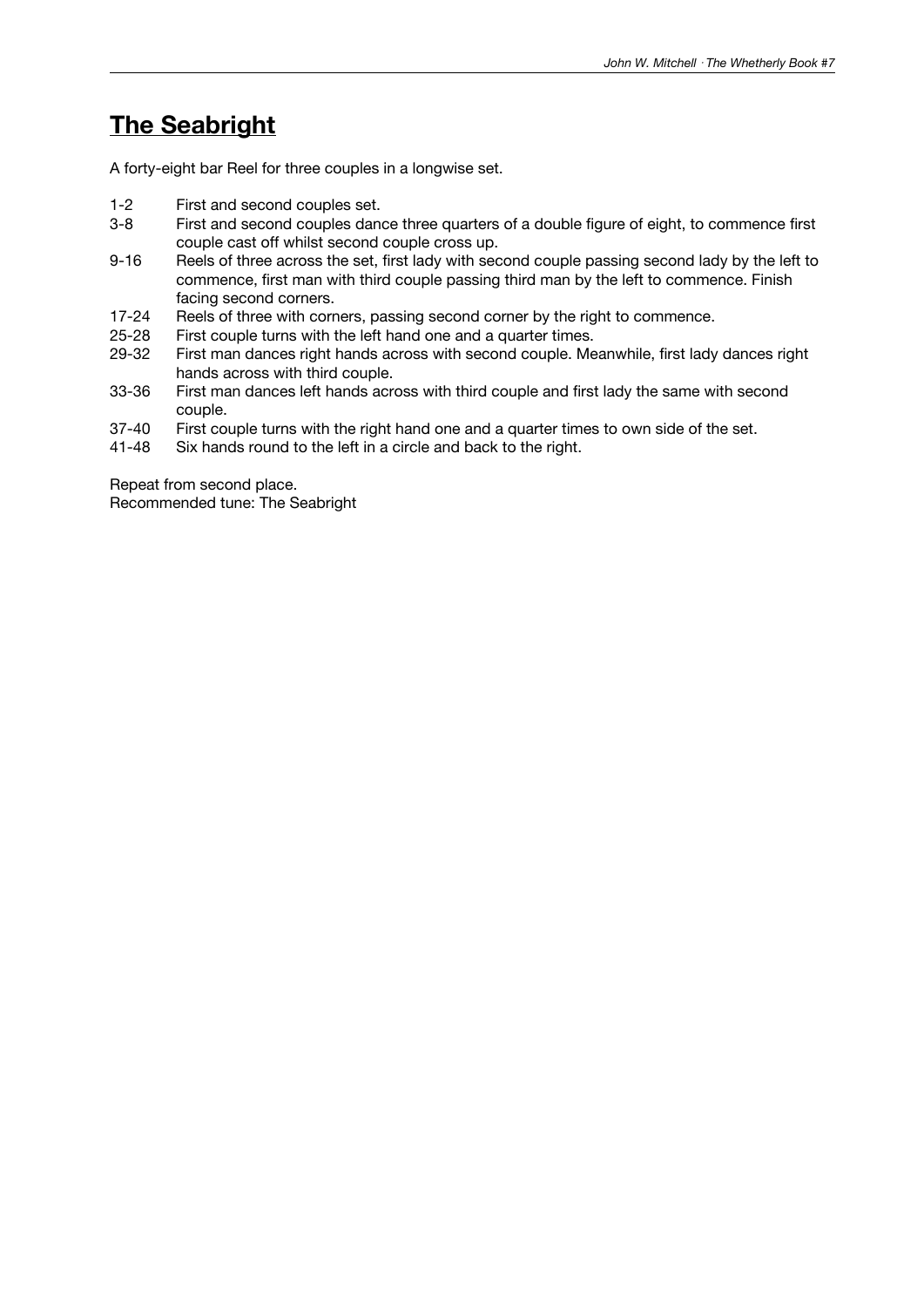# **Shaw's Battle**

A sixteen bar Strathspey, sixteen bar Reel Medley for two couples in a longwise set.

#### *Strathspey*

- 1-4 First couple dance three hands round to the left with second lady, at the end of bar 4 second lady slips under an arch made by first couple who turns inwards, forming a circle facing clockwise.
- 5-8 First couple with the second lady dance three hands round to the right, second lady finishes in first lady's place.
- 9-12 First couple dance three hands round to the left with second man, at the end of bar 4 second man slips under an arch made by first couple, who turns inwards, forming a circle.
- 13-16 First couple with the second man dance three hands round to the right, second man finishes in first place and first couple in second place.

# *Reel*

- First and second couples join both hands with partner and dance down the middle with slip steps. On bar four they release the top hand and the lady turns anticlockwise under an arch made by their raised lower hands.
- 5-8 First and second couples join both hands and slip up the middle. On bar eight they release their lower hands and the ladies turn clockwise under an arch made by their raised upper hands.
- 9-16 Second and first couples dance round an anticlockwise square with petronella turns. To start second lady and first man cross to their partners' places with a petronella turn, whilst first lady dances up to top place on the lady's side with a petronella turn; and second man dances down to second place on the men's side with a petronella turn. All continue to proceed with petronella turns back to place.

Repeat from second place.

Recommended tunes: Strathspey: Willie Shaw; Reel: After the Battle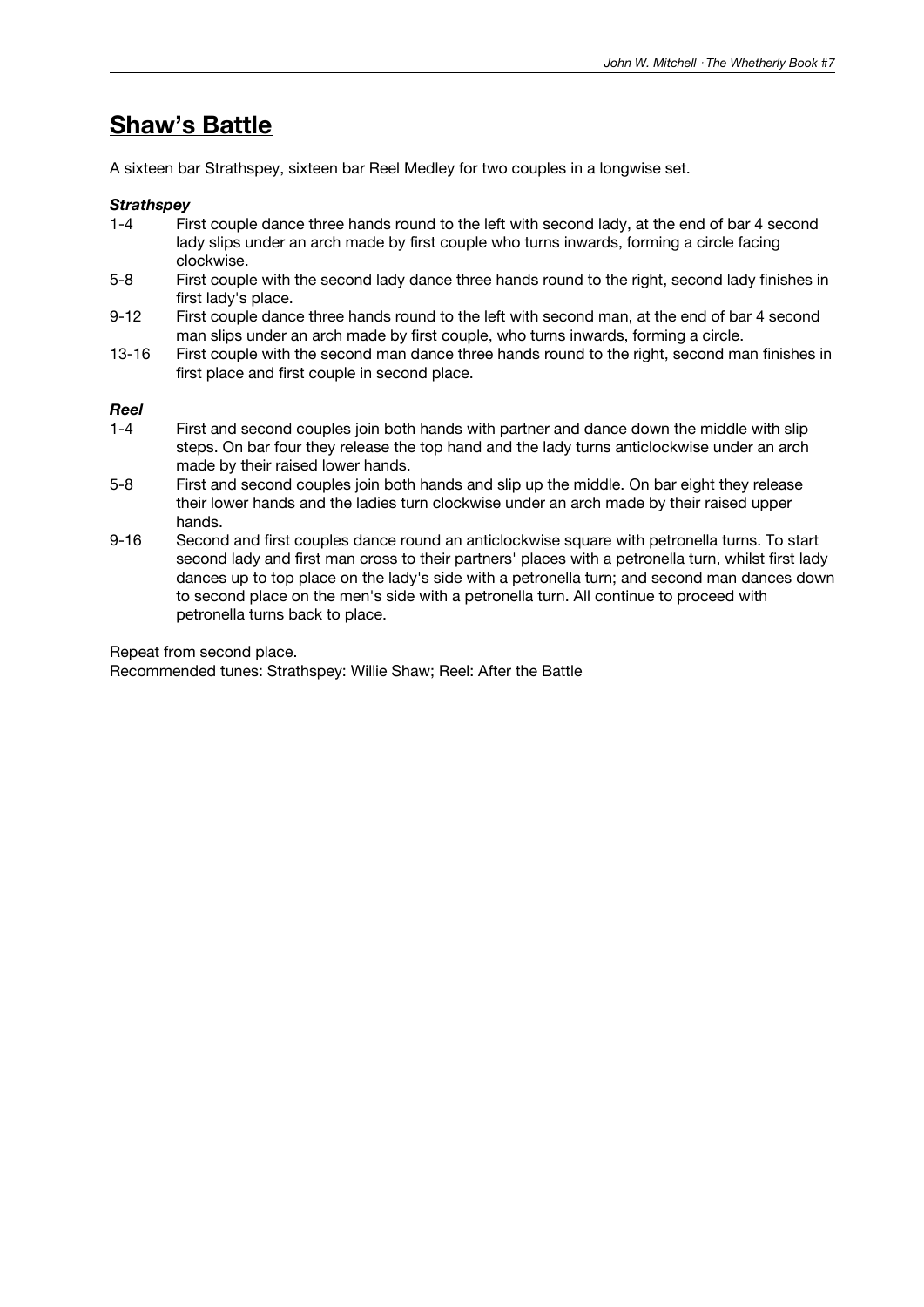# **The Shepherd's Wife**

A thirty-two bar Jig for two couples in a longwise set.

- 1-4 First and second couples join nearer hands on the sides and advance and retire.
- 5-6 First and second couples cross over, the ladies passing under an arch made by the men, to finish facing out.
- 7-8 Keeping hands, the second couple cast up into first place, while the first couple cast off into second place, passing under an arch made by the joined nearer hands.
- 9-16 Repeat bars 1-8: i.e. advance and retire; cross over (ladies going under an arch), then cast with second couple dancing under the arches.
- 17-18 First and second couples cross over giving right hand in passing.<br>19-24 First and second couples dance right hands across in a wheel one
- First and second couples dance right hands across in a wheel one and a half times round to own side.
- 25-32 First and second couples dance rights and lefts.

Repeat from second place.

Recommended tune: The Shepherd's Wife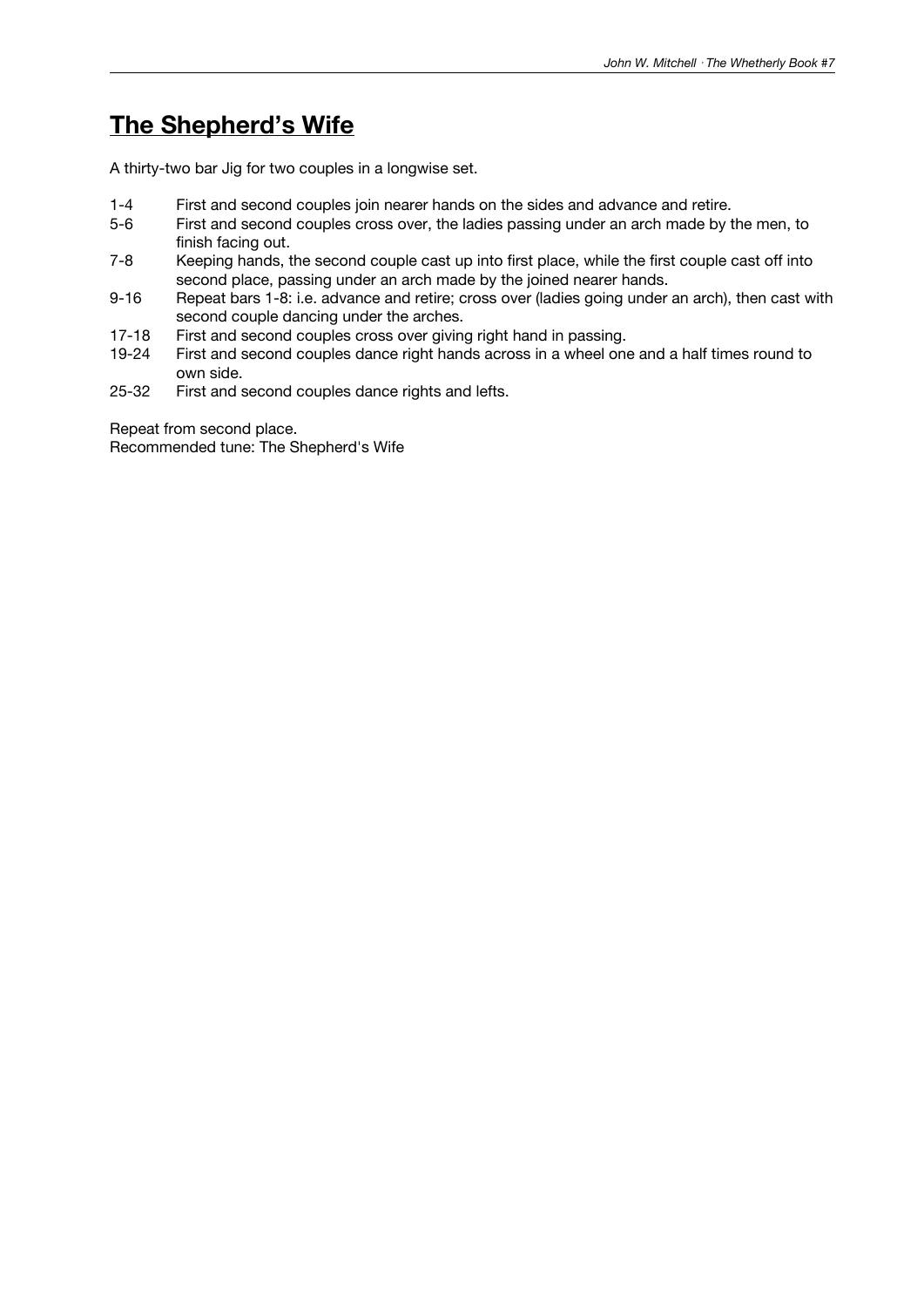## **Sidlaw Hills**

A thirty-two bar Strathspey for four couples in a longwise set.

- 1-4 Second couple cast up to first place on own side and cross over to opposite side, whilst third couple cast off into fourth place and cross over to opposite side. At the same time first and fourth ladies turn one and a half times with the right hand, first and fourth men do the same, to finish with fourth couple in second place and first couple in third place.
- 5-8 Fourth couple cast up into first place and cross to opposite side, giving left hand in passing, whilst first couple cast into fourth place and cross to opposite side giving left hand. At the same time second and third ladies turn one and a half times with the left hand, second and third men do the same. Order now is 4, 3, 2, 1, all on opposite side.
- 9-16 Eight hands round in a circle to the left and back to the right.<br>17-24 Repeat bars 1-8 back to original places.
- 17-24 Repeat bars 1-8 back to original places.<br>25-32 First couple cast off. second couple ster
- First couple cast off, second couple step up on bars 25 & 26. First couple cross down to third place giving right hand, third couple step up on bar 27 & 28. First couple cast off, fourth couple step up on bars 29 & 30. First couple cross over to own side giving left hand.

Repeat with new top couple.

Recommended tune: Sidlaw Hills

#### *Editor's note to the 2021 edition*

In the original instructions, the figures for bars 25-32 would normally take ten bars of music, suggested however for 8 bars with unusual phrasing. The original instructions are reproduced below.

25-32 First couple cast off, second couple step up on bars 25 & 26. First couple cross over giving right hand and cast off, third couple step up on bar 28 & 29. First couple cross over giving left hand and cast into fourth place, fourth couple step up on bars 31 & 32.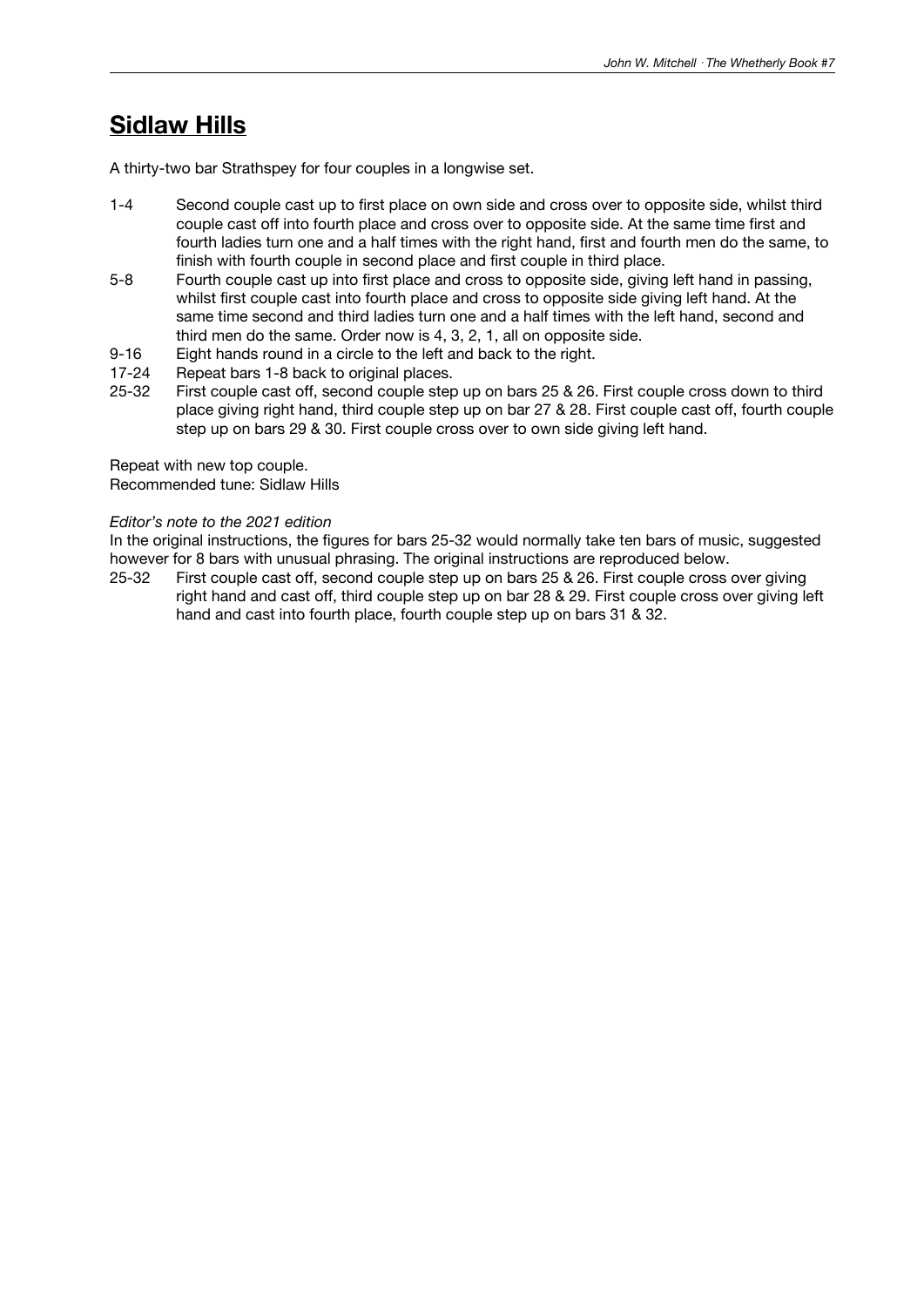# **The Siege of Delhi**

A forty-eight bar Reel for three couples in a longwise set.

- 1-8 First couple dance a figure of eight on the opposite side of the set round second and third couples crossing down between second couple to commence. First couple finishes between second couple, all facing down with nearer hands joined, first couple on the opposite sides of the set.
- 9-12 First and second couples dance down the middle, second couple accelerate to turn in in front of first couple to join nearer hands facing up.
- 13-16 Second couple dance up the middle between first couple, who divide and then follow second couple up the middle. Finish with first couple in second place, still on the opposite sides and second couple in first place.
- 17-24 First and second couples dance a ladies' chain.<br>25-28 First man turns third lady with the right hand whi
- First man turns third lady with the right hand whilst first lady turns third man similarly.
- 29-32 First man and second lady turn with the left hand, first lady and second man do the same.
- 33-40 Reels of three on the sides, first man and third lady pass right shoulder to commence as do first lady and third man.
- 41-46 Six hands round in a circle to the left.
- 47-48 First couple cross back to own side giving right hand.

Repeat from second place. Recommended tune: The Siege of Delhi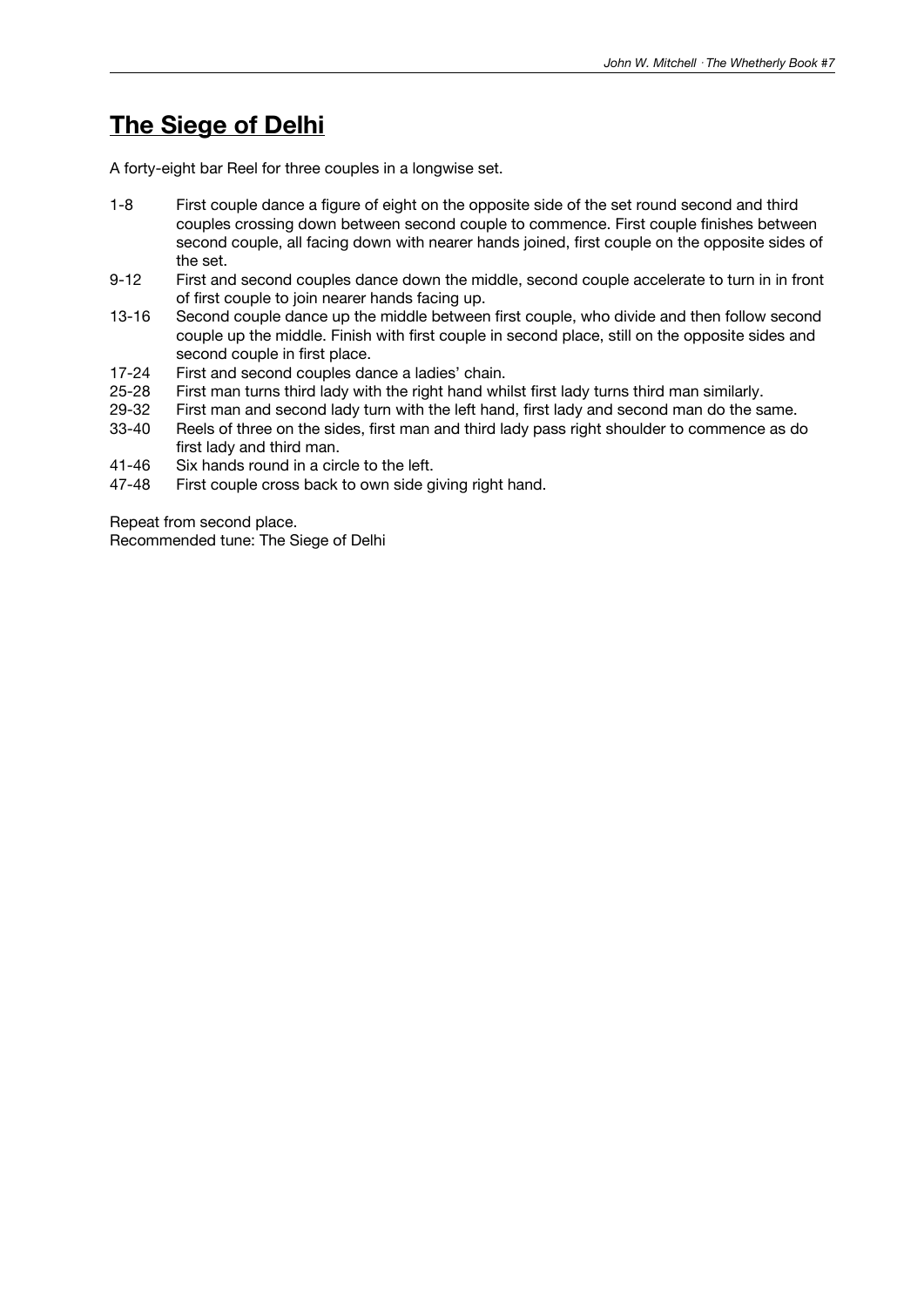# **Staten Island**

A sixty-four bar Reel for four couples in a square set.

- 1-16 Interrupted rights and lefts: The four ladies dance rights and lefts, to commence, first and second ladies give right hands as do third and fourth, they then set; first and fourth ladies then give left hands as do second and third, they then set again before repeating these eight steps back to place. At the same time the four men set, then first and fourth men change places giving right hand as do second and third; they again set then first and second men change places giving left hand as do third and fourth; these eight bars being repeated back to place.
- 17-24 First and third couples dance a figure of eight round second and fourth places: to commence third lady and first man cross between second couple whilst their partners cross between fourth couple. At the same time second and fourth couples dance rights and lefts, commencing by giving right hand to own partner.
- 25-32 First and third couples dance rights and lefts, crossing with opposites right hand to commence. At the same time second lady and fourth man dance a figure of eight round first place whilst their partners dance a figure of eight round third place: casting behind first and third places to commence.
- 33-40 The ladies dance right hands across in a wheel, then turn their partners one and a quarter times with the left hand to finish on their partners' left.
- 41-48 The men dance right hands across in a wheel, then turn their partners one and quarter times with the left hand to finish on their partners' left. Each couple has thus progressed one place clockwise round the set.
- 49-56 First and third couples dance rights and lefts, crossing with opposites to commence. Meanwhile second and fourth couples dance rights and lefts giving right hand to partner to commence.
- 57-64 Eight hands round in a circle to the left and back to the right.

Repeat from new places. Recommended tune: Staten Island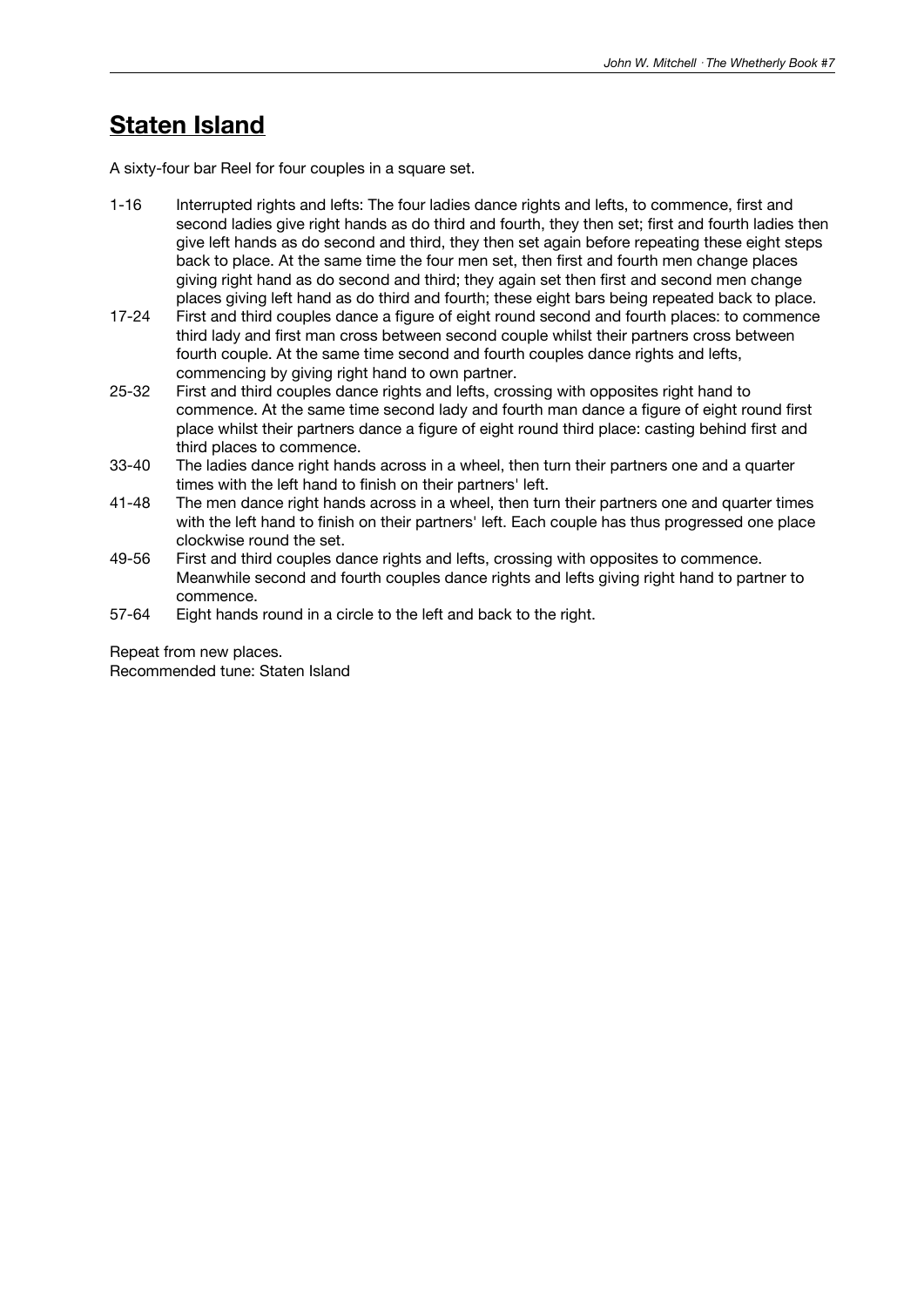# **Stoney Path Tower**

A thirty-two bar Reel for four couples in a longwise set.

- 1-4 First and second couples dance four hands round to the left in a circle, third and fourth do the same.
- 5-6 All join hands on the sides and slip to the left for four steps.
- 7-8 All slip to the right for four steps.
- 9-12 First and second couples dance four hands round to the right in a circle, third and fourth do the same.
- 13-14 All join hands on the sides and slip to the right for four steps.
- 15-16 All slip to the left for four steps.<br>17-18 First couple crosses to second
- 17-18 First couple crosses to second place on the opposite side to face out, second couple step up.<br>19-24 First, third and fourth couples dance reels of three on the sides, third couple dance in and up
- First, third and fourth couples dance reels of three on the sides, third couple dance in and up to commence.
- 25-26 First couple cast into third place, third couple step up.<br>27-28 First couple lead down to fourth place.
- First couple lead down to fourth place.
- 29-30 First couple cast up into third place, still on opposite sides.
- 31-32 First couple cross back to fourth place on own side, fourth couple step up.

Repeat with new top couple.

Recommended tune: Stoney Path Tower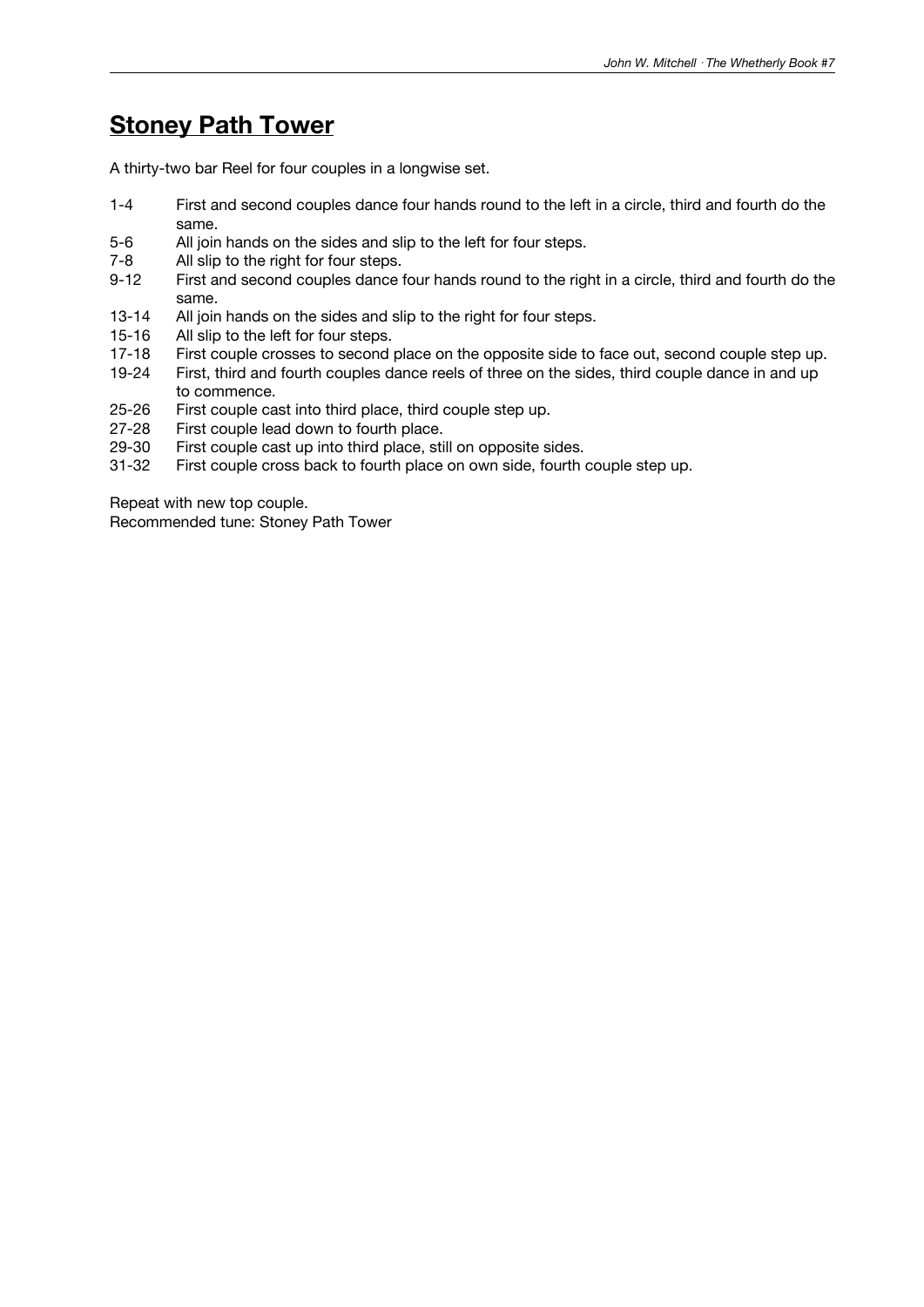# **Strawberry Bank**

A one hundred and twenty-eight bar Reel for four couples in a square set.

- 1-2 First and third couples change places giving right hands in passing, whilst second end fourth couples set.
- 3-4 Second and fourth couples change places giving right hands in passing, whilst first and third couples set.
- 5-8 All turn corners one and a half times with the left hand to change places.
- 9-32 Repeat bars 1-8 three times to return to original places.
- 33-36 The ladies dance right hands across in a wheel three quarters round.
- 37-38 Ladies turn their corners with the left hand.
- 39-40 Ladies turn their partners with the right hand.<br>41-44 Men dance left hands across in a wheel three
- 41-44 Men dance left hands across in a wheel three quarters round.<br>45-46 Men turn their corners with the right hand.
- Men turn their corners with the right hand.
- 47-48 Men turn their partners with the left hand.<br>49-50 All change places with corners giving righ
- All change places with corners giving right hand.
- 51-52 All turn next person with the left hand once round.
- 53-54 All change places with corners giving right hand.
- 55-56 All turn partners with left hand once round.
- 57-64 Eight hands round to the left in a circle end back to the right.
- 65-56 All turn corners once round with the left hand.
- 67-70 All dance back to back with own partner.<br>71-72 All change places with partner giving righ
- 71-72 All change places with partner giving right hand in passing, to face opposite corner.<br>73-80 Repeat bars 65-72 back to place.
- Repeat bars 65-72 back to place.
- 81-88 Ladies slip clockwise half way round in a circle, at the same time the men slip anticlockwise half way round outside the ladies.
- 89-96 Half a grand chain back to place, giving the right hand to partner to commence, two steps to each hand.
- 97-100 First and third couples dance half rights and lefts. At the same time second and fourth couples change places, ladies dancing anticlockwise and men dancing clockwise outside them. All are now on the opposite sides with second and fourth ladies on their partners' left.
- 101-104 Second and fourth couples dance half rights and lefts whilst first and third dance round them back to their original places. All ladies are now on their partners' left.
- 105-112 Eight hands round to the left in a circle and back to the right.
- 113-128 Repeat bars 97-112 back to original places.

Recommended tune: Strawberry Bank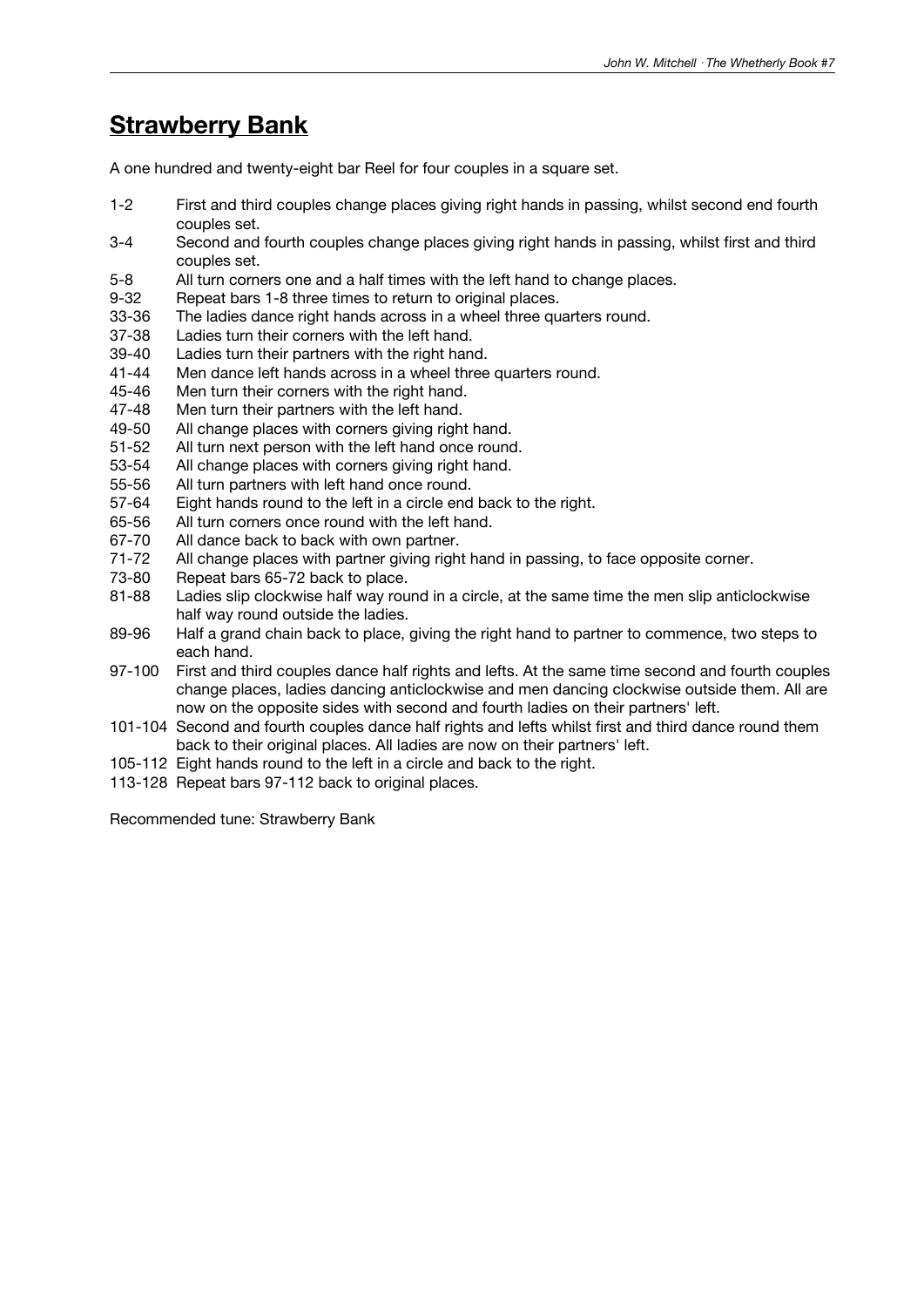# **Sweet Maid of Glendaruel**

A thirty-two bar Reel for three couples in a longwise set. For Anne Large who gave me the inspiration.

- 1-2 First couple cast off into second place, second couple step up.<br>3-6 First man dances a half figure of eight round second couple whi
- First man dances a half figure of eight round second couple whilst first lady dances a half figure of eight round third couple.
- 7-8 First couple turn with the left hand to face their first corners.<br>9-16 First man dances a reel of three with third couple whilst first
- First man dances a reel of three with third couple whilst first lady dances a reel of three with second couple; they pass their first corners by the left shoulder to commence, on bars 15-16 first couple pass by the left shoulder to face their second corners.
- 17-24 First couple dance a reel of four with their second corners.<br>25-30 First couple dance reels of three on the sides with their cor
- First couple dance reels of three on the sides with their corners, passing second corner by the right shoulder to commence.
- 31-32 First couple cross back to own side giving right hand in passing.

Repeat from second place.

Recommended tune: Sweet Maid of Glendaruel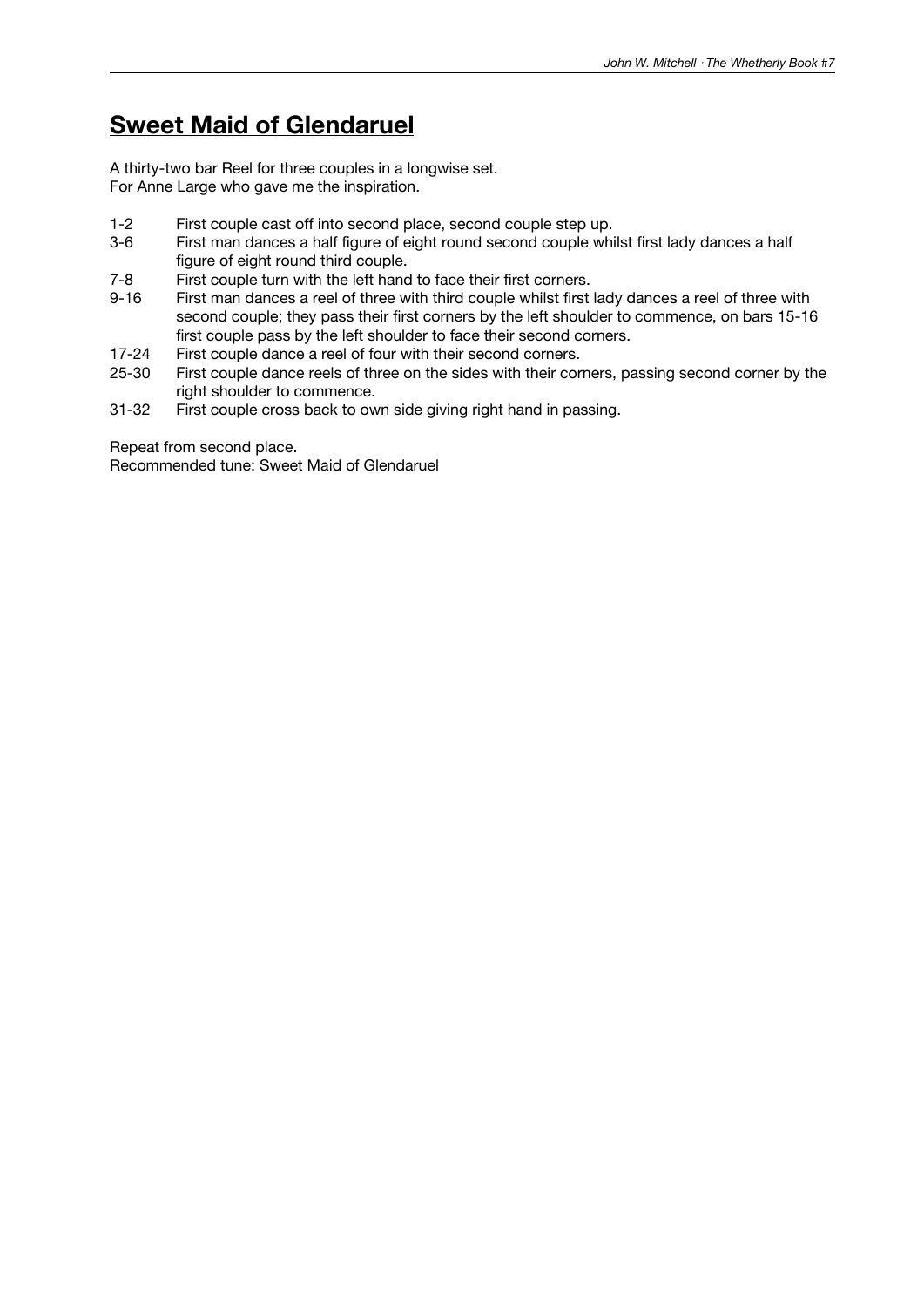# **Syd Chalmers**

A thirty-two bar Jig for three couples in a longwise set.

- 1-4 First and second couples dance right hands across in a wheel.
- 5-8 First, second and third couples dance half reels of three on the sides, first and second couples pass by the right to commence.
- 9-12 First and second couples dance left hands across in a wheel.
- 13-16 First, second and third couples dance half reels of three on the sides, first and second couples pass by the left shoulder to commence.
- 17-24 First couple dance down the middle and back, on bar 23 they raise their right hands to form an arch and first lady dances under the arch to dance out to place. First couple finishes facing out.
- 25-26 First couple cast off into second place, second couple step up.<br>27-30 First couple dance a half figure of eight round third couple, cros
- 27-30 First couple dance a half figure of eight round third couple, crossing down to commence.<br>31-32 First couple cross back to own side giving right hand in passing.
- First couple cross back to own side giving right hand in passing.

Repeat from second place. Recommended tune: Syd Chalmers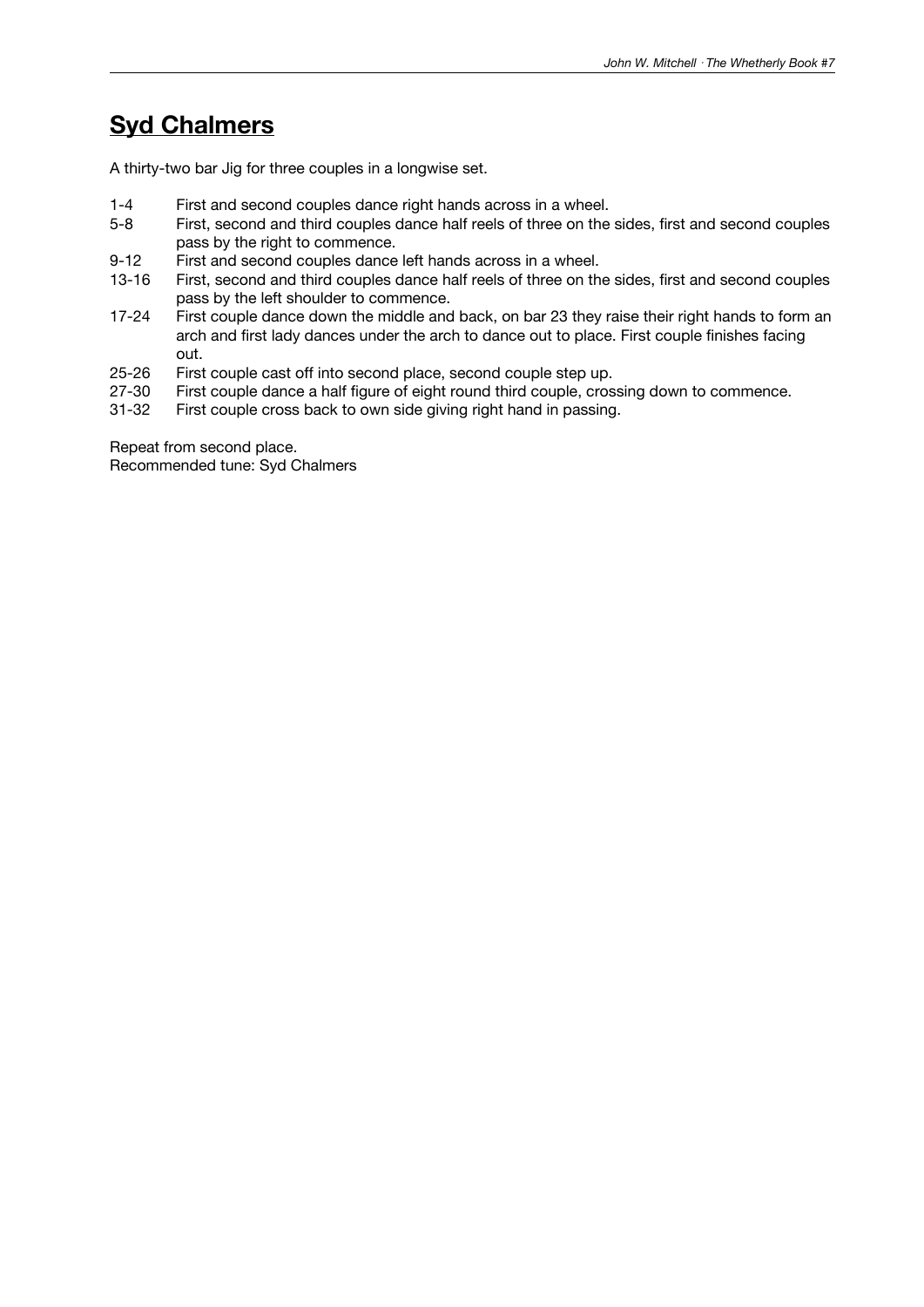# **Tam Bain's Lum**

A one hundred and ninety-two bar Strathspey for four couples in a square set.

- 1-8 Eight hands round in a circle to the left and back to the right.
- 9-16 First and third couples advance and retire twice. Meanwhile second and fourth couples set, advance and retire, and set.
- 17-18 First man and third lady dance round each other passing by the right, first lady and third man do the same.
- 19-20 First and third couples dance round own partner passing by the left.
- 21-24 First man and third lady dance a half figure of eight round second couple to finish in each other's place; at the same time first lady and third man dance a half figure of eight round fourth couple to finish in each other's place.
- 25-32 Repeat bars 17-24 back to own places.<br>33-40 Eight hands round in a circle to the left a
- 33-40 Eight hands round in a circle to the left and back to the right.<br>41-44 First couple lead between third couple, the man casts to his l
- First couple lead between third couple, the man casts to his left around third lady and the lady to her right around third man to finish facing third couple.
- 45-48 First and third couples dance right hands across in a wheel.
- 49-50 First and third couples turn partner with the right hand.
- 51-54 First man turns third lady with the left hand whilst first lady turns third man with the left hand.
- 55-56 First and third couples turn with the right hand.
- 57-64 First and third couples dance a reel of four, first and third men passing left shoulder to commence. Finish in original places.
- 65-96 Repeat bars 33-64 with second couple leading.
- 97-128 Repeat bars 33-64 with third couple leading.
- 129-160 Repeat bars 33-64 with fourth couple leading.
- 161-192 Repeat bars 1-32 with second and fourth couples leading: i.e. on bars 169-176 second and fourth couples advance and retire twice whilst first and third couples set, advance and retire, and set. Then second and fourth couples dance the figure previously danced by first and thirds.

Recommended tune: Tam Bain's Lum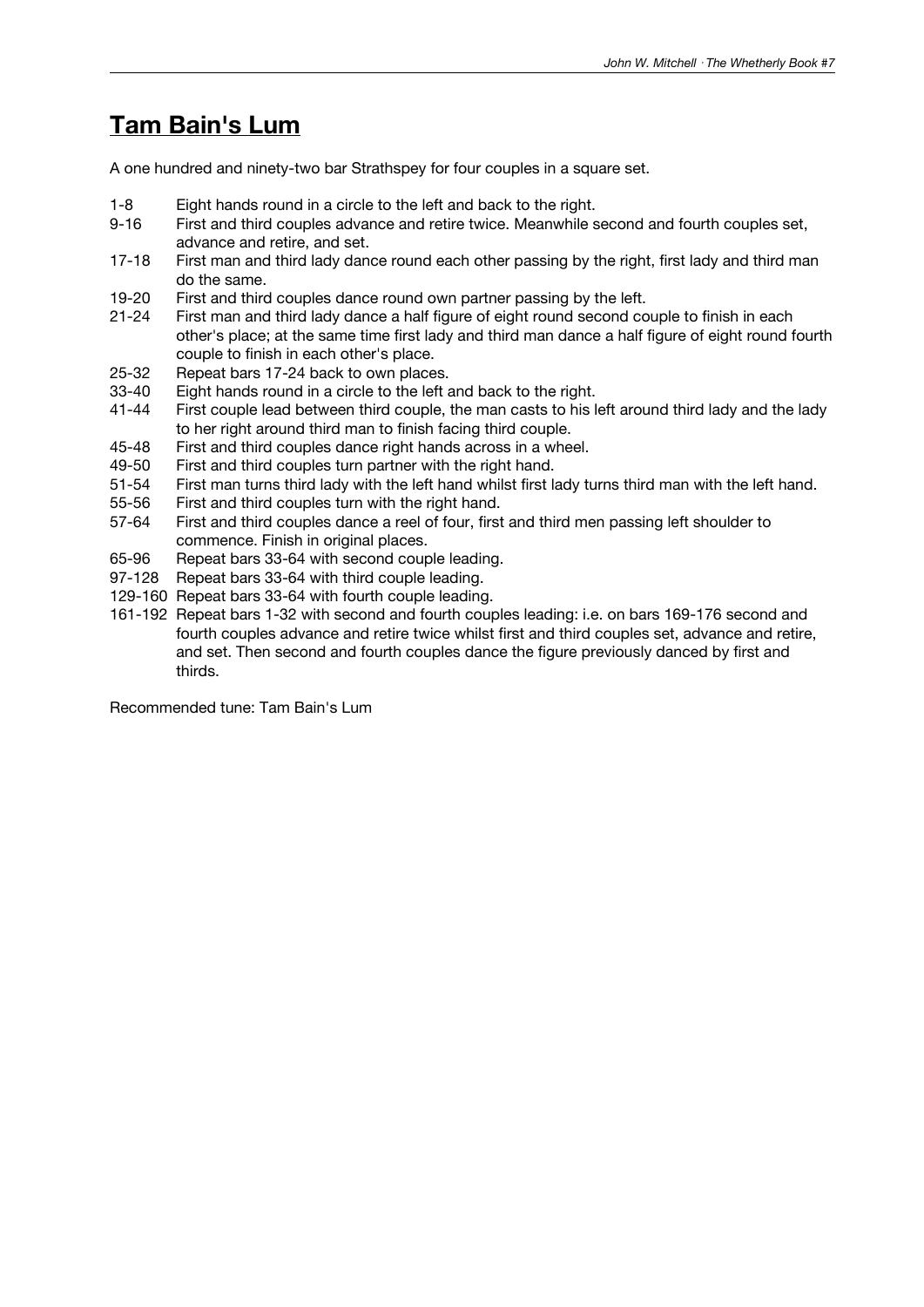# **T. B. Laing Esq.**

A thirty-two bar Jig for two couples in a longwise set.

- 1-4 First man and second lady set and turn with the right hand.<br>5-8 First man crosses over and casts off behind his partner to fi
- First man crosses over and casts off behind his partner to finish in the centre of the set facing up, whilst second lady crosses over and casts up behind her partner to finish in the centre of the set facing down. Meanwhile first lady and second man set and turn with the left hand to finish back to back, first lady facing second lady and second man facing first man; all in a straight line up and down the set.
- 9-16 First and second couples dance a reel of four. Finish on the sidelines, first couple on the men's side and second couple on the ladies' side, the ladies in first place.
- 17-20 First lady and second man set and turn with the right hand.<br>21-24 First lady crosses to own side and casts into second place.
- First lady crosses to own side and casts into second place, whilst second man crosses to own side and casts into first place. Second lady and first man set and turn with the left hand.
- 25-32 Second and first couples dance rights and lefts.

Repeat from second place. Recommended tune: T. B. Laing Esq.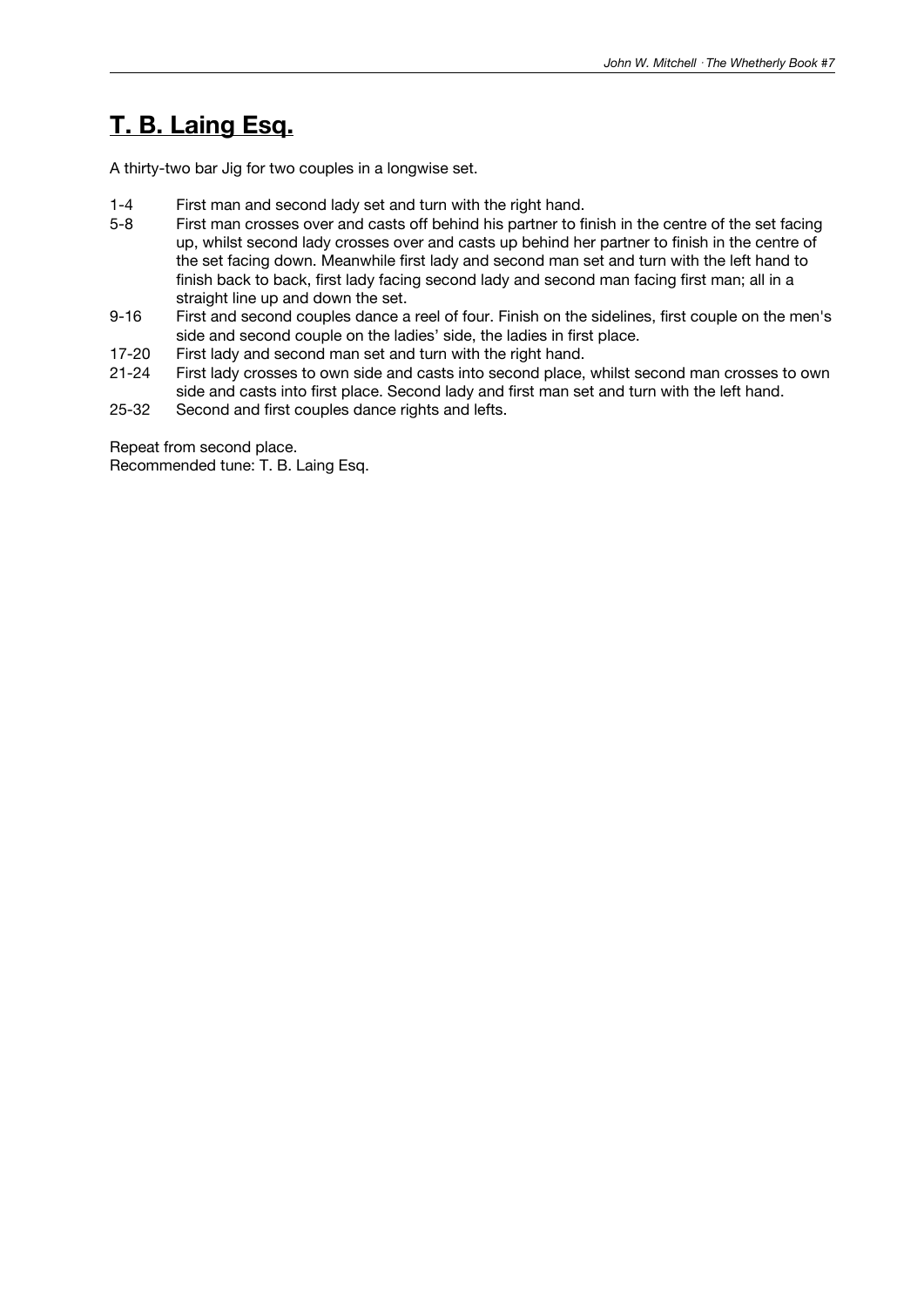# **The Thack Cottage**

A thirty-two bar Strathspey for four couples in a longwise set.

- 1-4 All set with Highland Schottische step.
- 5-8 First couple lead down between second couple and cast off into fourth place, whilst fourth couple lead up between third couple and cast up into first place. At the same time second couple casts up into first place and crosses into second place on the opposite side, and third couple casts off into fourth place and crosses up into third place on the opposite side.
- 9-16 First lady, third man, second lady and fourth man dance a diagonal reel of four: to start first lady and third man pass by the right as do second lady and fourth man.
- 17-24 First man, third lady, second man and fourth lady dance a reel of four passing left shoulder at the ends to commence: i.e. first man and third lady pass by the left as do second man and fourth lady.
- 25-28 First couple dance up between third couple and cast up to original places. Meanwhile fourth couple dance down between second couple and cast off into original places. At the same time second couple cast up to the top and cross back to original places and third couple cast off and cross up to original places.
- 29-32 First couple lead down the middle to fourth place, turning out to cast up into line, whilst second, third and fourth couples set and dance up one place on the sides.

Repeat with new top couple. Recommended tune: The Thack Cottage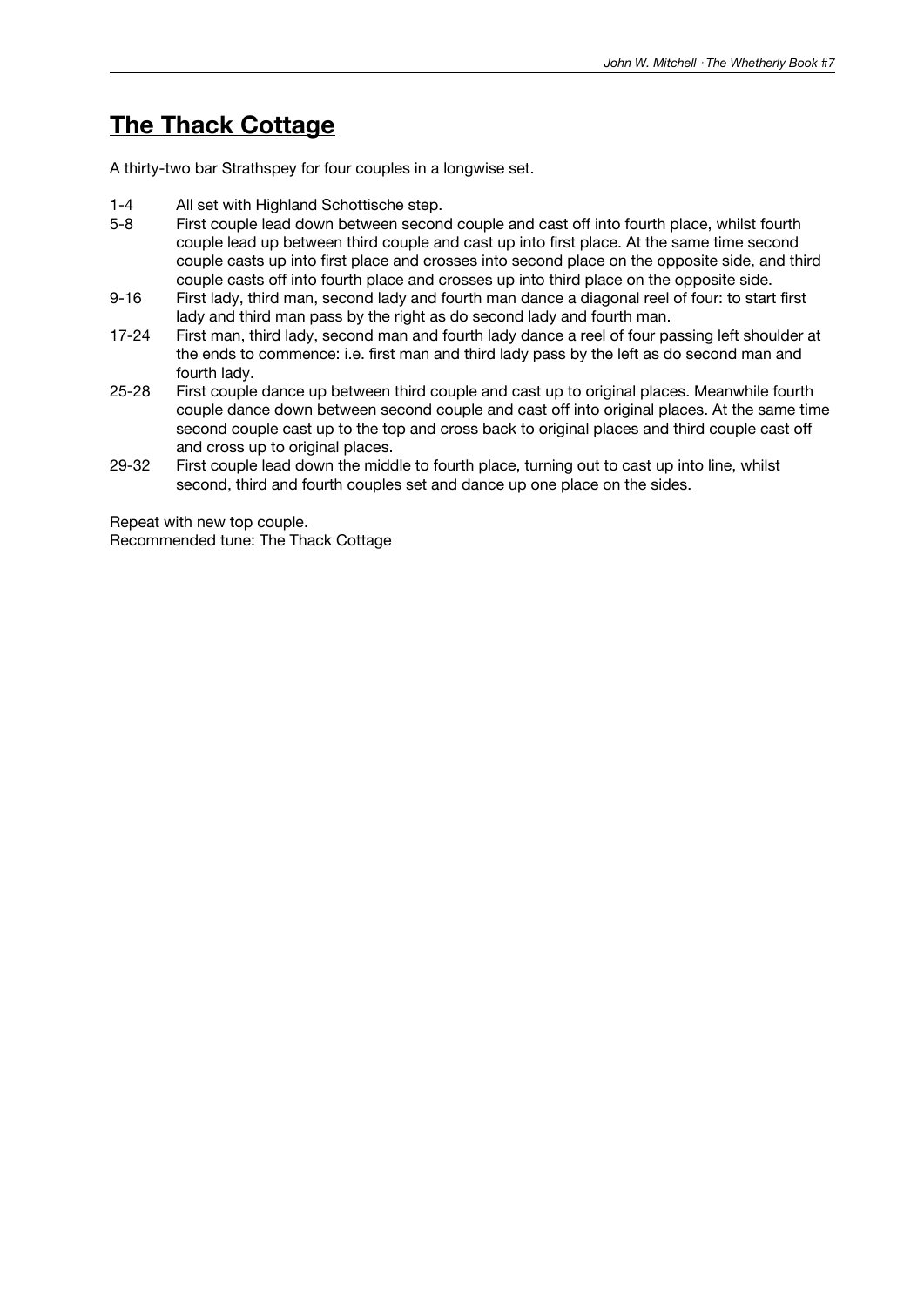# **There Cam' a Young Man**

A thirty-two bar Jig for three couples in a longwise set.

- 1-8 First and second couples dance rights and lefts, first man and second lady finish facing out by not completing the polite turn on bar 8.
- 9-16 First, second and third couples dance a reel of three on the sides of the set, second and third couples pass by the right shoulder to commence the reel.
- 17-20 First couple cross over giving right hand and cast off into second place, second couple dance up to first place, with nearer hand, on bars 19-20.
- 21-22 Second couple cast off whilst first couple cross to first place on own side.
- 23-24 First and second ladies turn half way with the right hand to change places, whilst first and second men turn half way with the left hand to change places.
- 25-32 First, second and third couples dance six hands round in a circle to the left and back to the right.

Repeat from second place.

Recommended tune: There Cam' A Young Man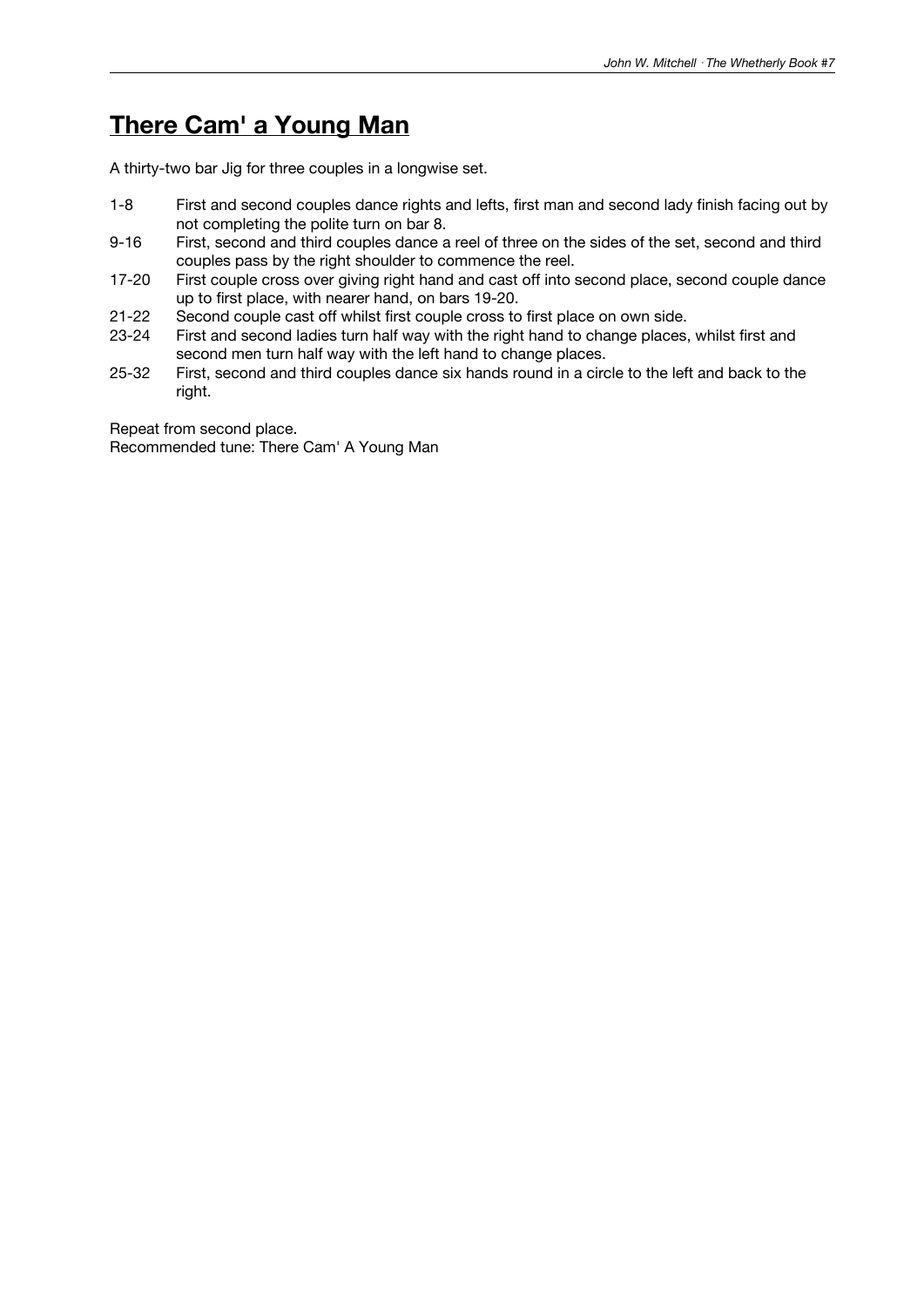# **This Is No My Ain Lassie**

A thirty-two bar Reel for three couples in a longwise set.

- 1-4 First couple dance a half figure of eight round second couple, crossing down to commence.<br>5-8 First and second couples dance half rights and lefts.
- 5-8 First and second couples dance half rights and lefts.<br>9-16 First and second couples dance a ladies' chain.
- First and second couples dance a ladies' chain.
- 17-20 First man and second lady set and turn with the right hand, first lady and second man do the same.
- 21-24 First and second couples set and cross over giving left hand in passing, first couple finish facing their first corners.
- 25-32 First couple turn first corners with the right hand, partner with the left hand; second corners with the right hand and cross back to own side giving left hand.

Repeat from second place.

Recommended tune: This Is No My Ain Lassie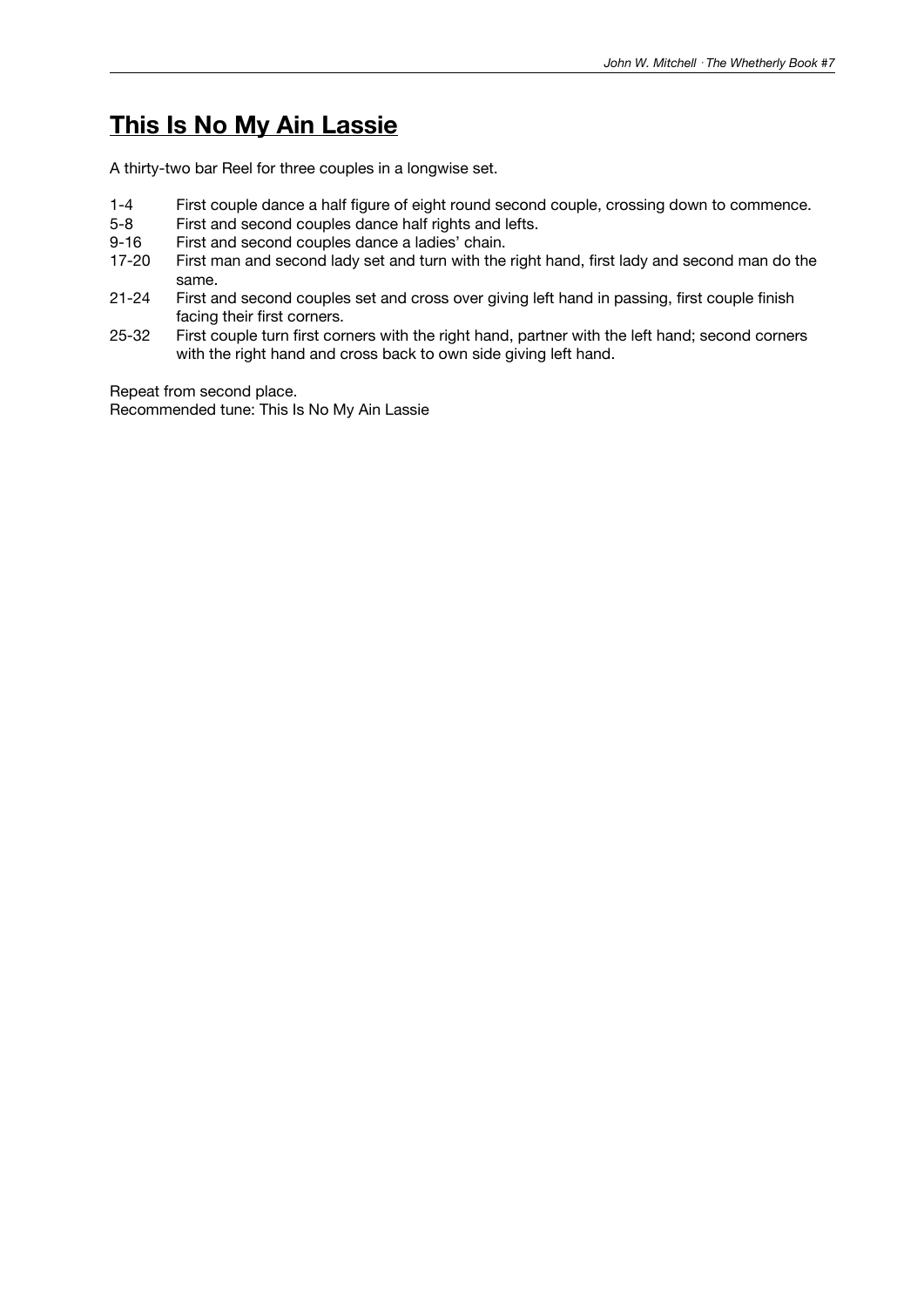# **Three Times Three**

A forty eight bar Hornpipe for two couples in a longwise set.

- 1-6 First couple set, lead down between second and third couples, second couple step up on bars 3 & 4, first couple cross below third couple and cast up into second place on the opposite side.
- 7-8 First couple collect second couple in promenade hold and turn them to face out, ladies on the other man's right.
- 9-16 First and second couples, still in promenade hold cast off for four bars, each couple turns inwards to dance up the outside with the ladies on the men's left, to the top of the set. They dance in in promenade hold, to finish in a straight line facing down with the first couple in the middle of the line, all with nearer hands joined.
- 17-24 All dance down the middle for four steps, turning to the right to dance up: first couple accelerate to dance in front of second couple and cast off into second place on the opposite side as second couple dance out to first place.
- 25-32 First and second couples dance a ladies' chain, finish facing up and down on the side lines with both hands joined.
- 33-40 First and second couples change sides of the set with a poussette: to start the ladies retire along the side lines then make a quarter turn to bring the men into the middle, into the middle on third step and out to the opposite side on fourth step, another quarter turn and travel along the sides, then turn half way to get first couple into second place and on the last bar turn to face partner across the set.
- 41-44 First couple cross up between second couple and cast off into second place on the opposite sides. Meanwhile second couple set and turn with the right hand once round, to finish facing out.
- 45-48 First and second couples dance half a double figure of eight to return to own sides of the set, to start second couple cast off whilst first couple cross up.

Repeat from second place. Recommended tune: Three times three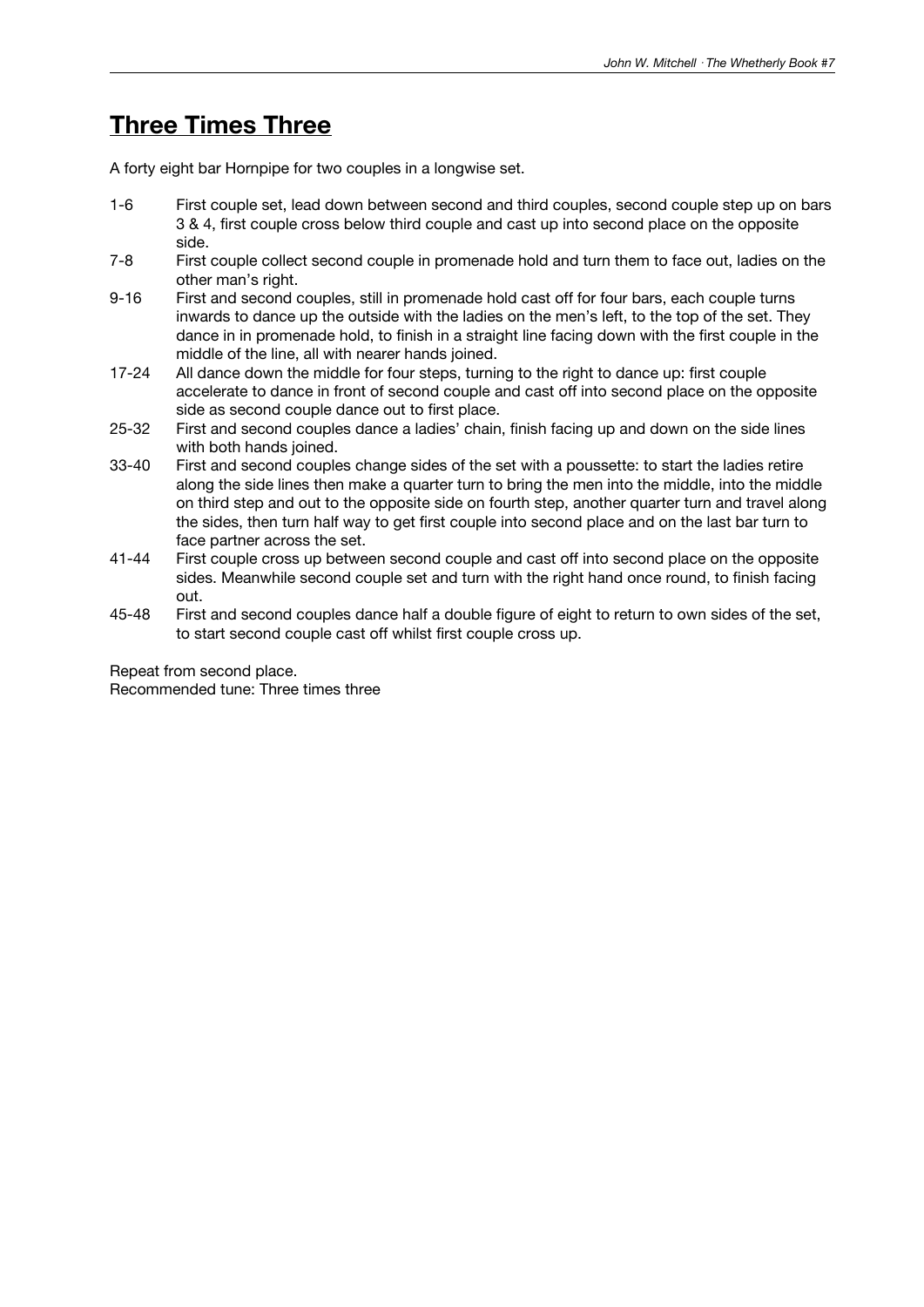# **The Thurso Wedding**

A thirty-two bar Reel for two couples in a longwise set.

- 1-4 First and second couples face up and down, the ladies join both hands; all slip across to the opposite side of the set with four slip steps, ladies passing in front of their partners and set.
- 5-8 Repeat slipping back to own side of the set and set.
- 9-16 Right hands across in a wheel and back with the left hand.
- 17-22 First couple lead down the middle for three steps and back for three steps.
- 23-24 First couple cast off into second place, second couple step up.<br>25-32 Rights and lefts.
- Rights and lefts.

Repeat from second place. Recommended tune: The Thurso Wedding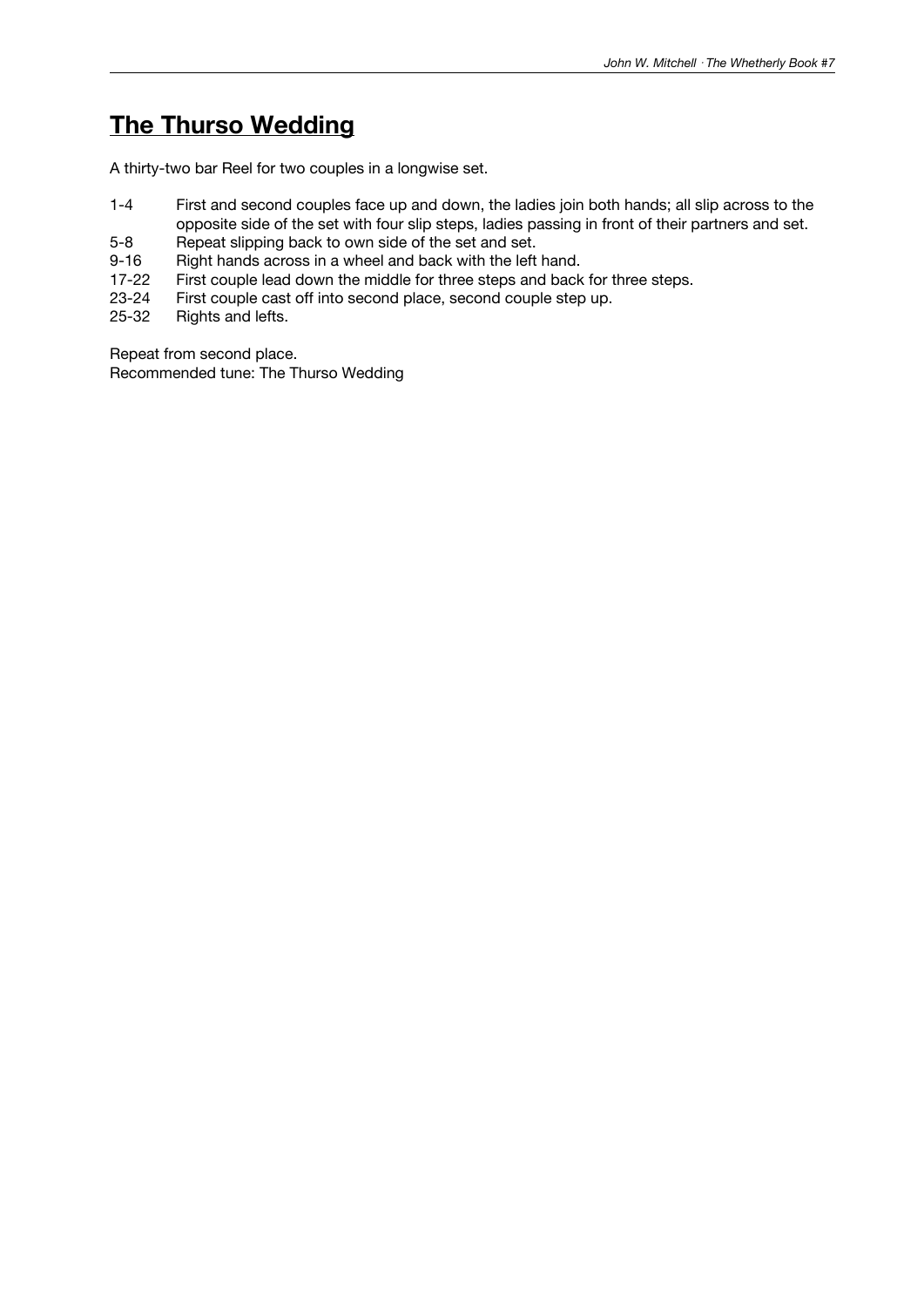# **The Ton**

A forty-eight bar Reel for four couples in a longwise set.

- 1-8 First man, followed by second, third and fourth men crosses below first lady and casts off behind second lady, dances down in front of third lady, casts off behind fourth lady, crosses to own side and dances up to place.
- 9-16 First lady, followed by second, third and fourth ladies, crosses below first man, casts off behind second man, dances in front of third man and casts off behind fourth man, then crosses to own side and dances up to place.
- 17-20 First couple cross over giving right hand and cast off.
- 21-24 First man dances right hands across with second couple, whilst first lady dances right hands across with third couple.
- 25-28 First couple cross over giving left hands and cast off.<br>29-32 First man dances left hands across with third couple a
- First man dances left hands across with third couple and first lady dances left hands across with fourth couple.
- 33-36 First couple cross giving right hands and cast off.<br>37-40 First couple cross up between fourth couple and c
- First couple cross up between fourth couple and cast off into fourth place.
- 41-48 Eight hands round in a circle to the left and back to the right.

Repeat with new top couple.

Recommended tune: The Ton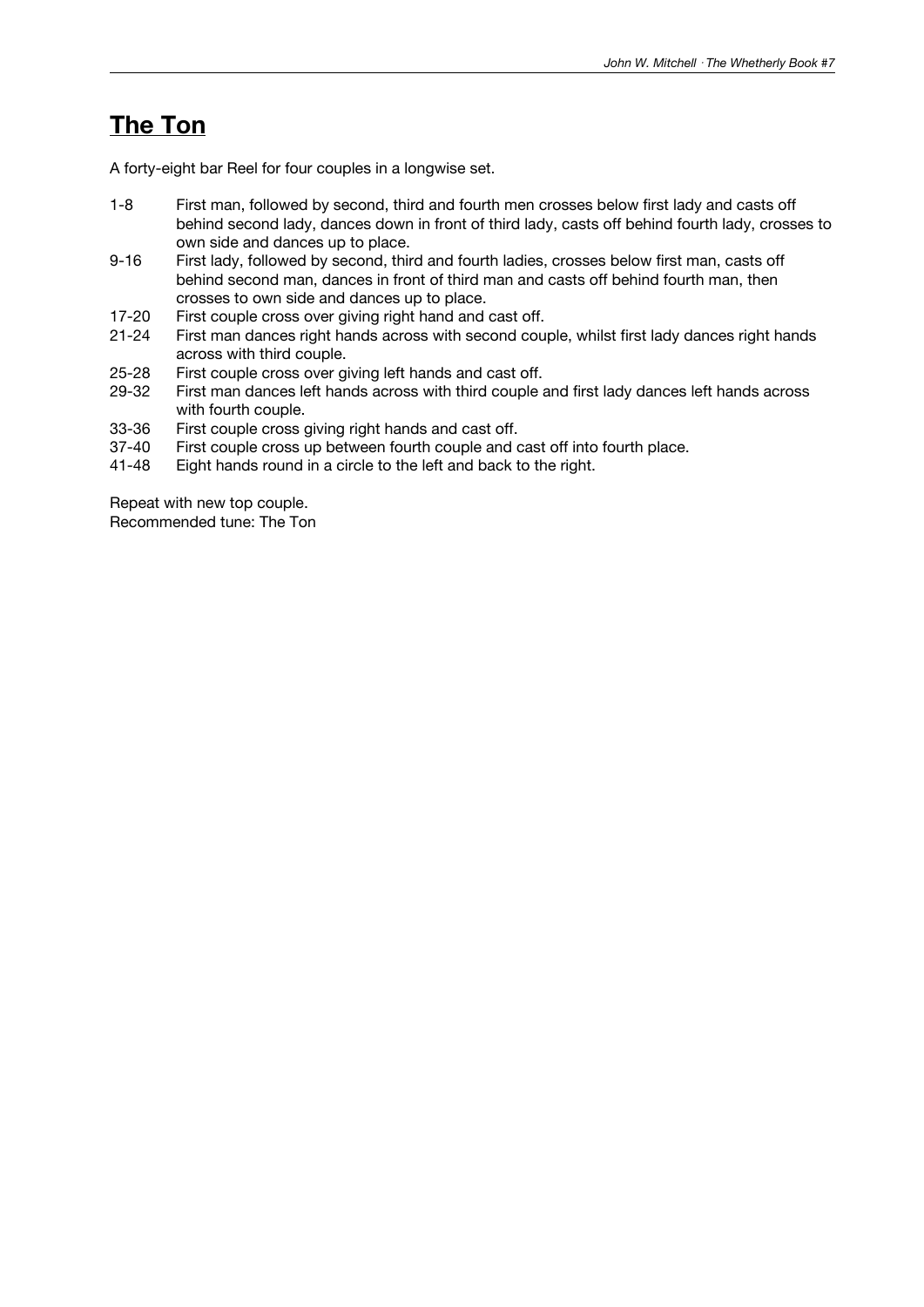# **The Top of Ben Lomond**

A thirty two bar Reel for three couples in a longwise set.

- 1-16 Poussette Reel of Threes; using pas de basque throughout:
	- 1 all three couples advance to join both hands with partner;
	- 2 first couple to first man's place, second couple to first lady's place, third couple half a turn to the right;
	- 3 first and second couples turn half way to right, third couple to third man's place;
	- 4 first couple diagonally into the middle at second place, second couple into middle at first place, third couple turn half way to the right;
	- 5 second couple turn half way to the right, first couple to third lady's place and third couple diagonally into the middle at second place;
	- 6 second couple to first man's place, third couple to first lady's place and first couple turn half way to the right;
	- 7 second and third couples turn half way to the right, first couple into the middle at third place;
	- 8 first couple turn half way to the right, second couple into the middle at second place, third couple into the middle at first place; all three couples are now in a line in the middle in the order 3, 2, 1 on the opposite sides of the set.
	- 9 first couple out to third man's place, second couple out to third lady's place and third couple turn half way to the right;
	- 10 first and second couples turn half way to the right, third couple out to first man's place;
	- 11 first couple into the middle at second place, second couple into the middle at third place and third couple turn half way to the right;
	- 12 first couple out to first lady's place, third couple into the middle at second place and second couple turn half way to the right;
	- 13 first couple turn half way to the right, third couple out to third lady's place and second couple out to third man's place;
	- 14 first couple into the middle at first place, second and third couples turn half way to the right;
	- 15 first couple turn half way to the right, second couple into the middle at second place and third couple into the middle at third place;
	- 16 all fall back to original places.

Note: the track for all three couples is the same; the lines running from first lady's place to first man's place, diagonally to third lady's place, across to third man's place and diagonally to first lady's place. The turns all take place at first and third positions, at the sides and in the centre and should be adjusted to allow the traveling to occur in straight lines.

- 17-24 First and second couples dance a Quern progression\* to change places: Turn with the right hand for three bars, right hands across in a wheel half way and cross to own side giving right hand.
- 25-32 Six hands round to the left in a circle and back to the right.

Repeat from second place.

Recommended tune: The Top of Ben Lomond

\* A list of all new figures introduced in Whetherly books & sheets, together with a reference to the book where the figure first appeared and is best described, can be found in a separate file called "Whetherly Collection of New Figures" also available for download.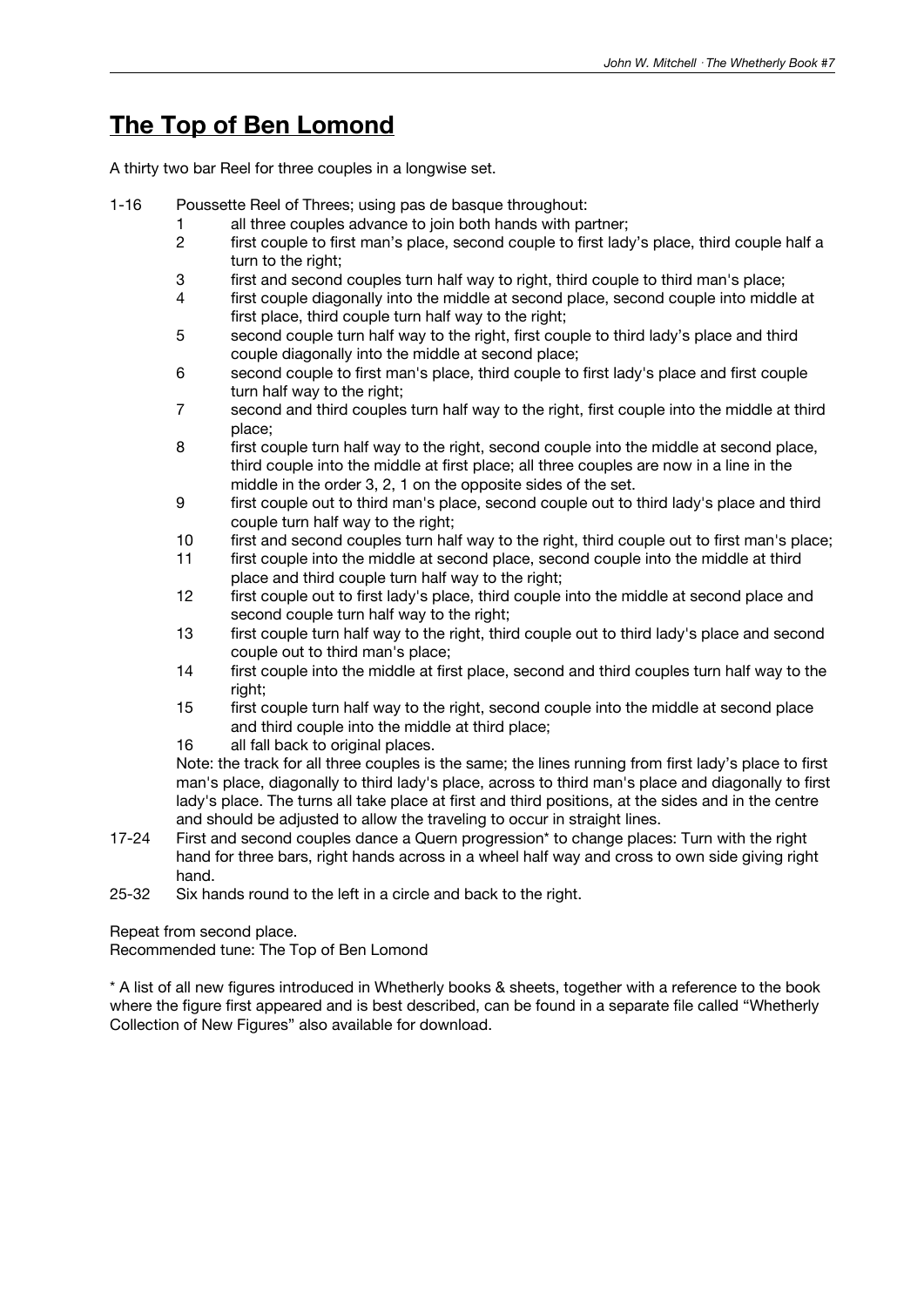# **Toward Castle**

A ninety-six bar Reel for four couples in a square set.

- 1-4 First man and third lady dance a half figure of eight round second couple, crossing between second couple to commence, whilst their partners do the same round fourth couple. First and third couples finish back to back with their partners in the centre of the set.
- 5-8 First man turns second man one and a half times with the right hand to change places, third and fourth men do the same. Meanwhile second and third ladies turn one and a half times with the left hand, first and fourth ladies do the same.
- 9-16 Second and fourth couples set for eight bars in the centre of the set.
- 17-24 Second and fourth couples dance a ladies' chain.
- 25-32 Second and fourth couples dance right hands across in a wheel and back with the left hands to their original places, passing third and first couples by the right. On bars 31 & 32, third and first couples advance with pas de basque step.
- 33-40 First and third couples dance right hands across in a wheel and back with the left hands to finish in lines across the set.
- 41-48 Reels of four across the set, first couple with second man and fourth lady and third couple with second lady and fourth man. In each reel the ladies pass right shoulder to commence as do the men.
- 49-56 First and third couples dance a ladies' chain.
- 57-64 First and third couples dance four hands round to the left in a circle and back to the right.
- 65-68 First and third couples set.<br>69-72 First man and third lady day
- First man and third lady dance a half figure eight round second couple back to original places, crossing between second couple to commence: first lady and third man dance a similar half figure eight round fourth couple back to place.
- 73-76 All turn partner one and three quarter times with the right hand, to finish with ladies in the middle facing their partners.
- 77-88 Double reel of four, to commence the men passing their partners by the right to give left hands across in a wheel.
- 89-96 Each man takes his partner on his right in a promenade hold, they promenade clockwise round the set to place.

Repeat with second and fourth couples starting. Recommended tune: Toward Castle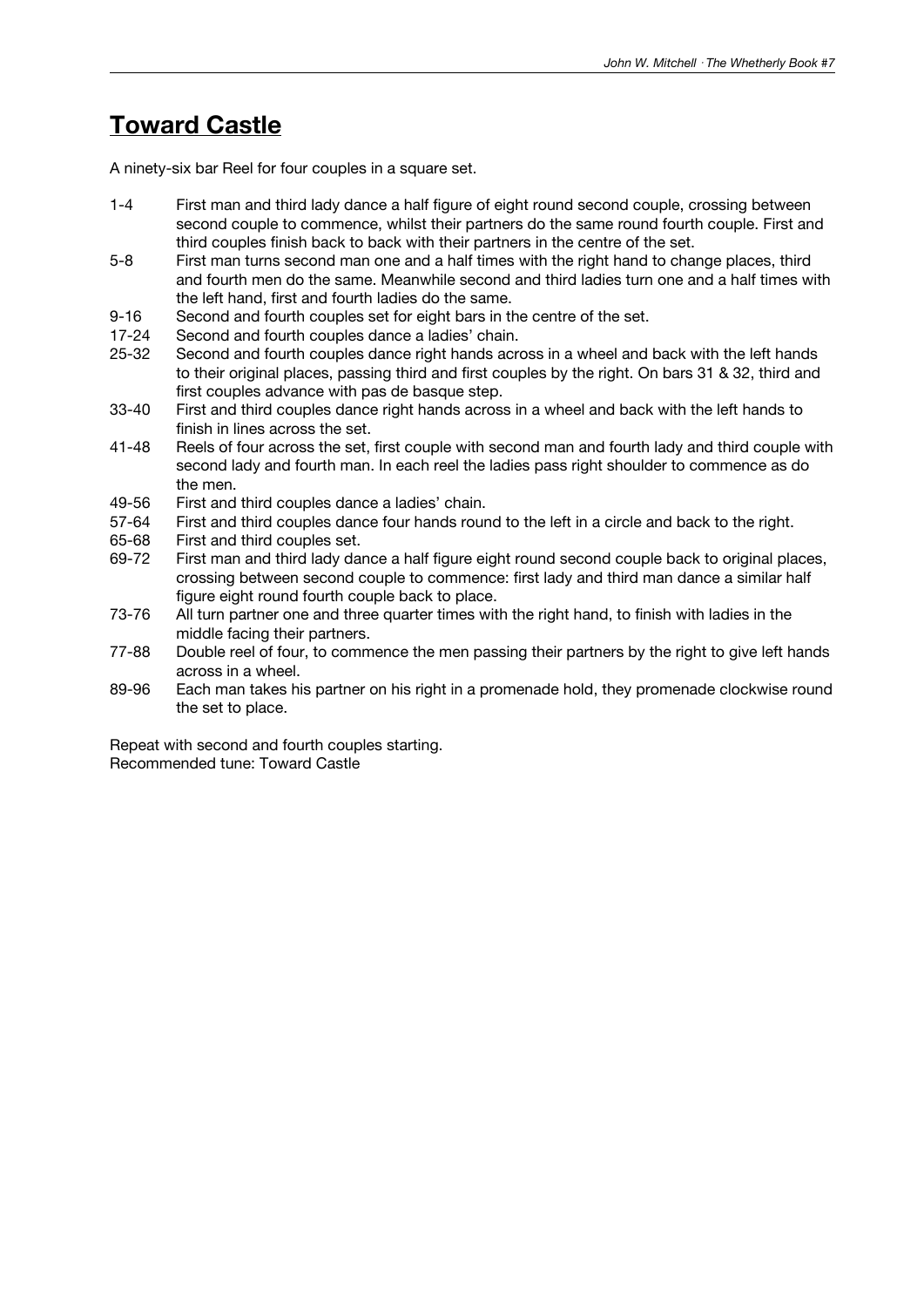# **Tweedale Reel**

A thirty-two bar Reel for four couples in a square set.

- 1-8 All promenade anticlockwise round the set.<br>9-12 All turn corner with the right hand and then
- 9-12 All turn corner with the right hand and then change places with partner giving left hand.<br>13-16 Turn next corner with the right hand and give left hand to partner to return to original pla
- Turn next corner with the right hand and give left hand to partner to return to original place.
- 17-24 Eight hands round to the left in a circle and back to the right.
- 25-28 All turn partner with the right hand and corner with the left hand.
- 29-32 All change places with partner giving right hand, then turn new corner with the left hand three quarters round to finish facing anticlockwise in a promenade hold.

Repeat with new partner.

Recommended tune: Tweedale Reel

### *Editor's note to the 2021 edition*

At the end of the dance, the set has rotated through <sup>1/8</sup> (or 45<sup>°</sup>), such that a circle formation would probably be more appropriate. However, it is unclear which new couple should become the new top couple. Our suggestion is that the first man remains in first couple's place, such that the ladies progress on one place after each iteration.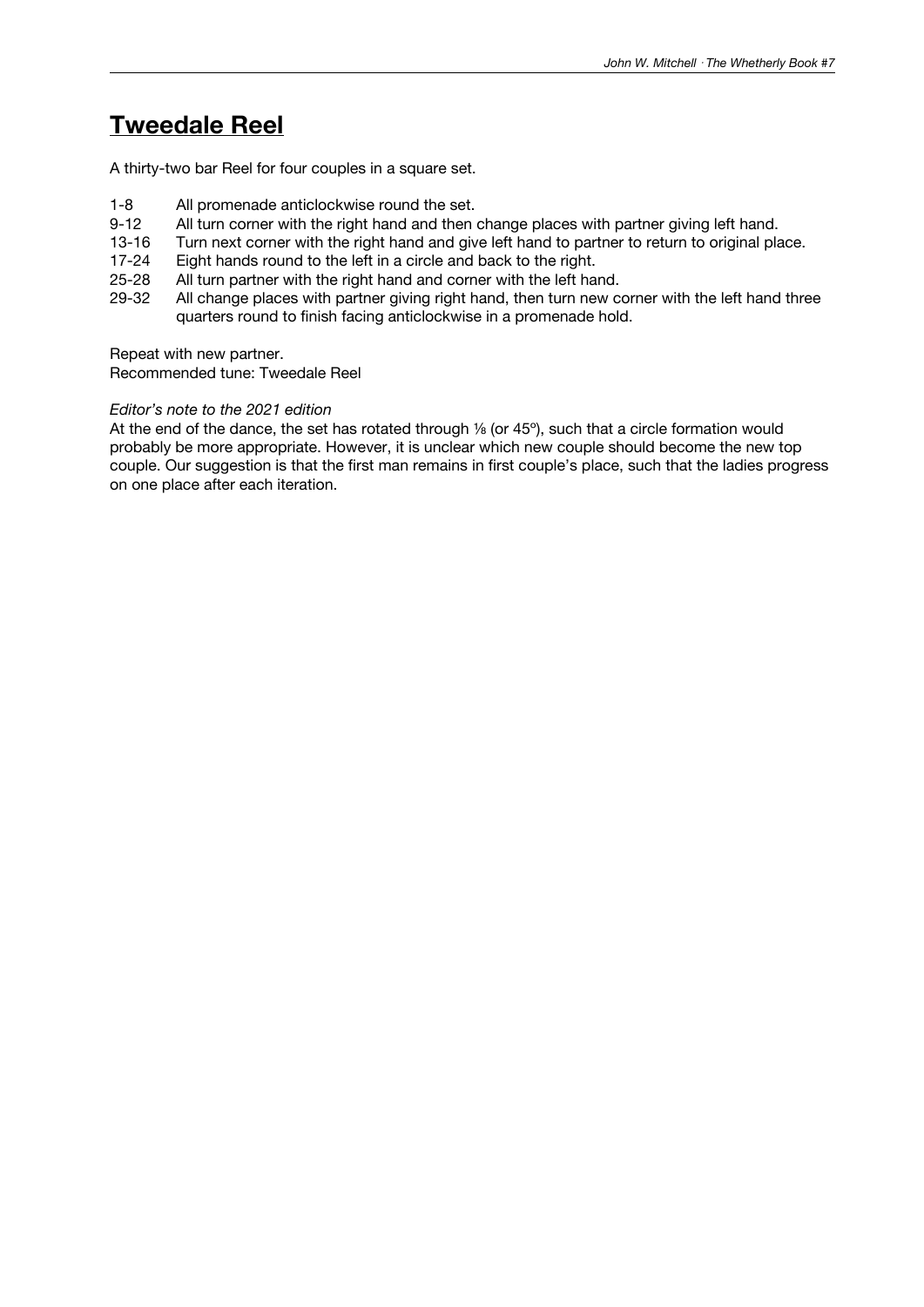# **The Wattle O't**

A thirty two bar Reel for three couples in a longwise set.

- 1-4 First couple set and cast off into second place, second couple step up on bars 3 & 4.
- First couple cross over giving right hand and cast up to the top, second couple step down on bars 7 & 8.
- 9-12 First and second couples dance four hands round to the left, in a circle.
- 13-16 Retaining hands in a circle, first couple lead down under an arch made by second couple, first couple release nearer hands and cast up to the top turning second couple under the arch as they do so.
- 17-24 First couple dance down the middle. As a couple with hands joined, they turn to their left, to come up on own side to the top, then cast off into second place.
- 25-32 First couple, followed by third couple, lead up to the top, in a promenade hold, cast off behind second man, cross over and cast up behind second lady, then lead down between second couple. First couple cross back to own side and cast up into second place as third couple cross to third place on own side.

Repeat from second place. Recommended tune: The Wattle O't